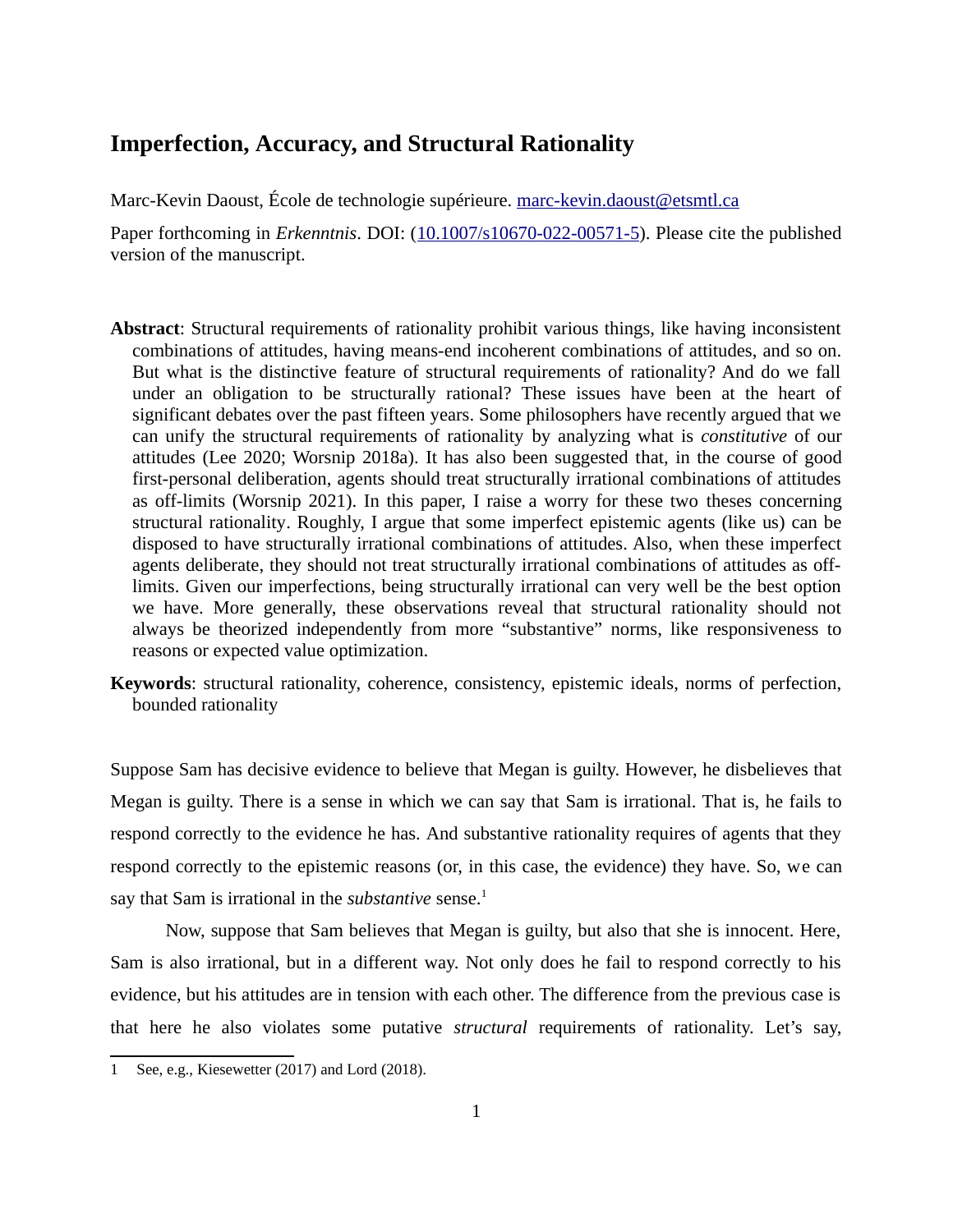provisionally, that structural requirements of rationality prohibit inconsistent combinations of beliefs or intentions, or akratic combinations of attitudes, and the like.<sup>[2](#page-1-0)</sup> Here is a partial list of putative structural requirements of rationality discussed in the literature:

**Belief Consistency.** Rationality requires that, if A believes that P, A does not believe  $\sim P<sup>3</sup>$  $\sim P<sup>3</sup>$  $\sim P<sup>3</sup>$ 

**Probabilistic Consistency**. Rationality requires that, if A assigns a credence of X in P, A assigns a credence of  $(1-X)$  in  $P<sup>4</sup>$  $P<sup>4</sup>$  $P<sup>4</sup>$ .

**Practical Consistency.** Rationality requires that, if A intends to φ, A does not intend not to φ.<sup>[5](#page-1-3)</sup>

**Instrumental Principle**. Rationality requires that, if A intends to φ, and A believes that ψ-ing is a necessary means to φ-ing, then A intends to  $ψ$ .<sup>[6](#page-1-4)</sup>

Structural requirements of rationality have been at the heart of two important debates in the past decades. First, what is the distinctive feature of structural requirements of rationality? We have a long list of putative structural requirements.<sup>[7](#page-1-5)</sup> And of course, we can analyze each putative requirement individually, and try to figure out whether it is good, bad, required, permitted, and so on to satisfy some of these specific requirements. But a more *systematic* way to analyze structural rationality would be to work from a distinctive feature underlying all the putative structural requirements. So, can we find a common denominator underlying the putative structural requirements? Call this the Descriptive Question.<sup>[8](#page-1-6)</sup>

Second, do we fall under an obligation to satisfy the structural requirements of rationality? At least, do we have a reason to be structurally rational? Call this the Normative Question. Many philosophers such as Kolodny (2005; 2007; 2008a; 2008b) have argued that structural requirements of rationality are not normative (i.e., that agents do not fall under an obligation to be structurally rational). Other philosophers, such as Broome (2013), believe that these requirements are normative, but can't find an explanation why.

<span id="page-1-0"></span><sup>2</sup> See, e.g., Broome (2013), Kolodny (2005; 2007; 2008a; 2008b), and Worsnip (2018a; 2018b; 2019; 2021). Putative structural requirements can be found in the literature on the normativity of rationality, but also in decision theory and in formal epistemology. See, e.g., Pettigrew (2016).

<span id="page-1-1"></span><sup>3</sup> See Broome (2013, 154–56) and Kolodny (2007).

<span id="page-1-2"></span><sup>4</sup> See Joyce (1998; 2009) and Pettigrew (2016). Probabilistic Consistency could also be a consequence of Broome's "Bayesian Requirement"—see Broome (2013, 175).

<span id="page-1-3"></span><sup>5</sup> See Broome (2013, 156) and Kolodny (2008).

<span id="page-1-4"></span><sup>6</sup> See Brunero (2009; 2020), Broome (2013, sec. 9.4), Kiesewetter (2017), Lord (2014; 2018), and Kolodny (2005) on the Instrumental Principle.

<span id="page-1-5"></span><sup>7</sup> See Daoust (2022).

<span id="page-1-6"></span><sup>8</sup> Broome (2013, 150), for instance, analyzes putative requirements individually and is uncertain whether there is a common denominator underlying them. For him, each requirement can be justified on different grounds.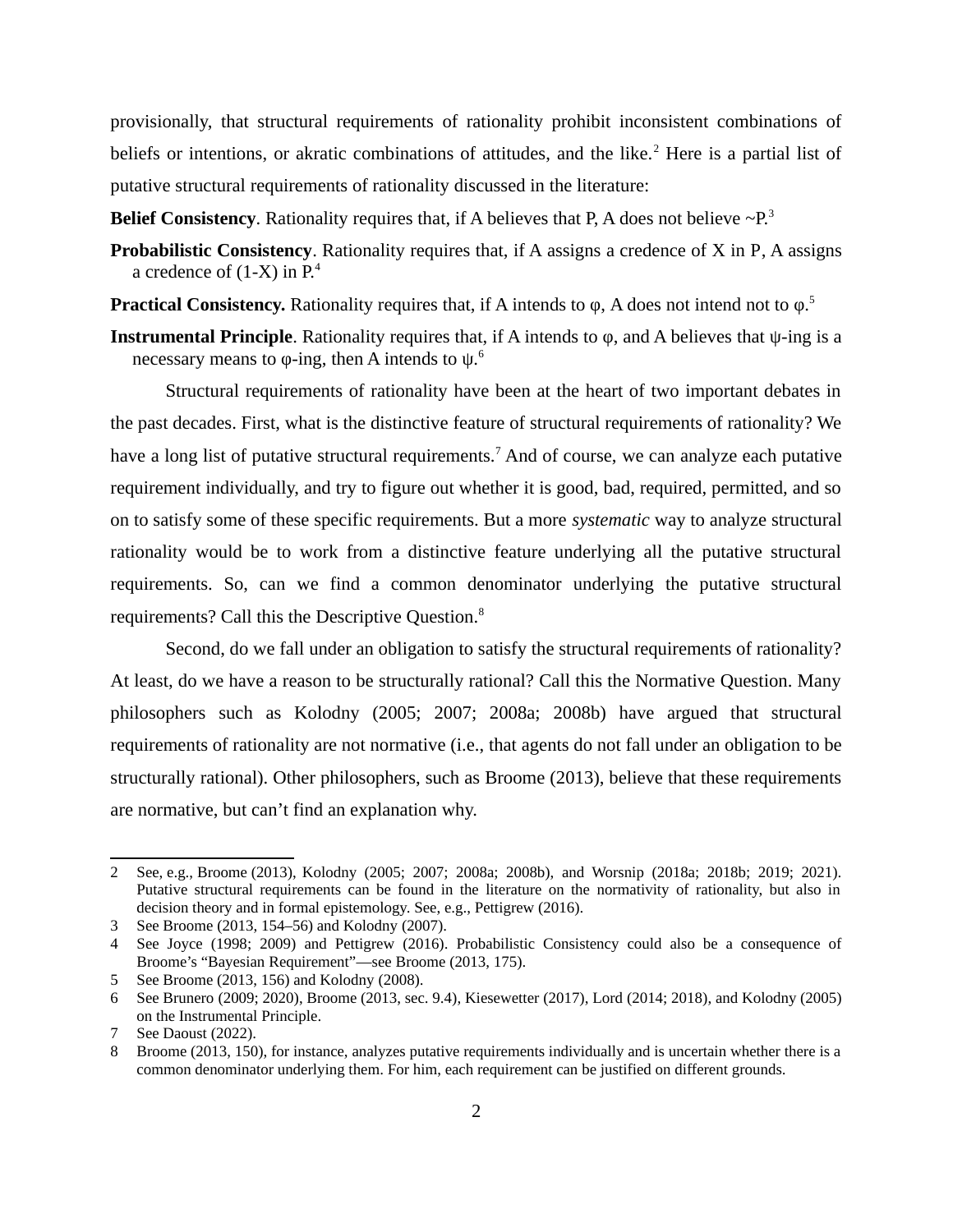In some recent contributions, Worsnip (2018a; 2021) tries to answer both questions. In response to the first question, Worsnip offers a dispositionalist account of coherence tailored to unify the structural requirements of rationality. A similar account of coherence can also be found in Lee (2020). This provides an answer to the Descriptive Question. In response to the second question, Worsnip argues that structural requirements set the limits of first-personal deliberation. When we deliberate, we should ignore combinations of attitudes that are structurally rational or treat them as off-limits. In that regard, we should be structurally rational. This provides an answer to the Normative Question.

In this paper, I present a worry for these answers to both questions. The gist of the argument is this: Some agents (like us) are imperfect. They fail to satisfy some substantive requirements. For instance, some of their attitudes are unreasonable, or are not supported by the evidence or fail to maximize expected value. However, even if these agents fail to satisfy some substantive norms, they can still be perfectly coherent, or structurally rational. Given their imperfections, should they treat structurally irrational combinations of attitudes as off-limits in first-personal deliberation? I argue that this would be a bad policy. Imperfect agents should sometimes treat structurally irrational combinations of attitudes as legitimate options.

In section 1, I present Worsnip's answers to the Descriptive and the Normative questions. In section 2, I present the case of an Imperfect Optimizer. In section 3, I argue that the possibility of an Imperfect Optimizer causes trouble for the dispositionalist account of coherence. In section 4, I argue that, when imperfect optimizers deliberate, they should not ignore structurally irrational combinations of attitudes. I also respond to two objections against my argument. In section 5, I discuss one of the main upshots of the paper: We should not always analyze structural and substantive rationality separately from each other. If you can't be fully substantively rational, then your second-best option might be to violate the structural requirements of rationality. We should take these interactions between structural and substantive norms into account.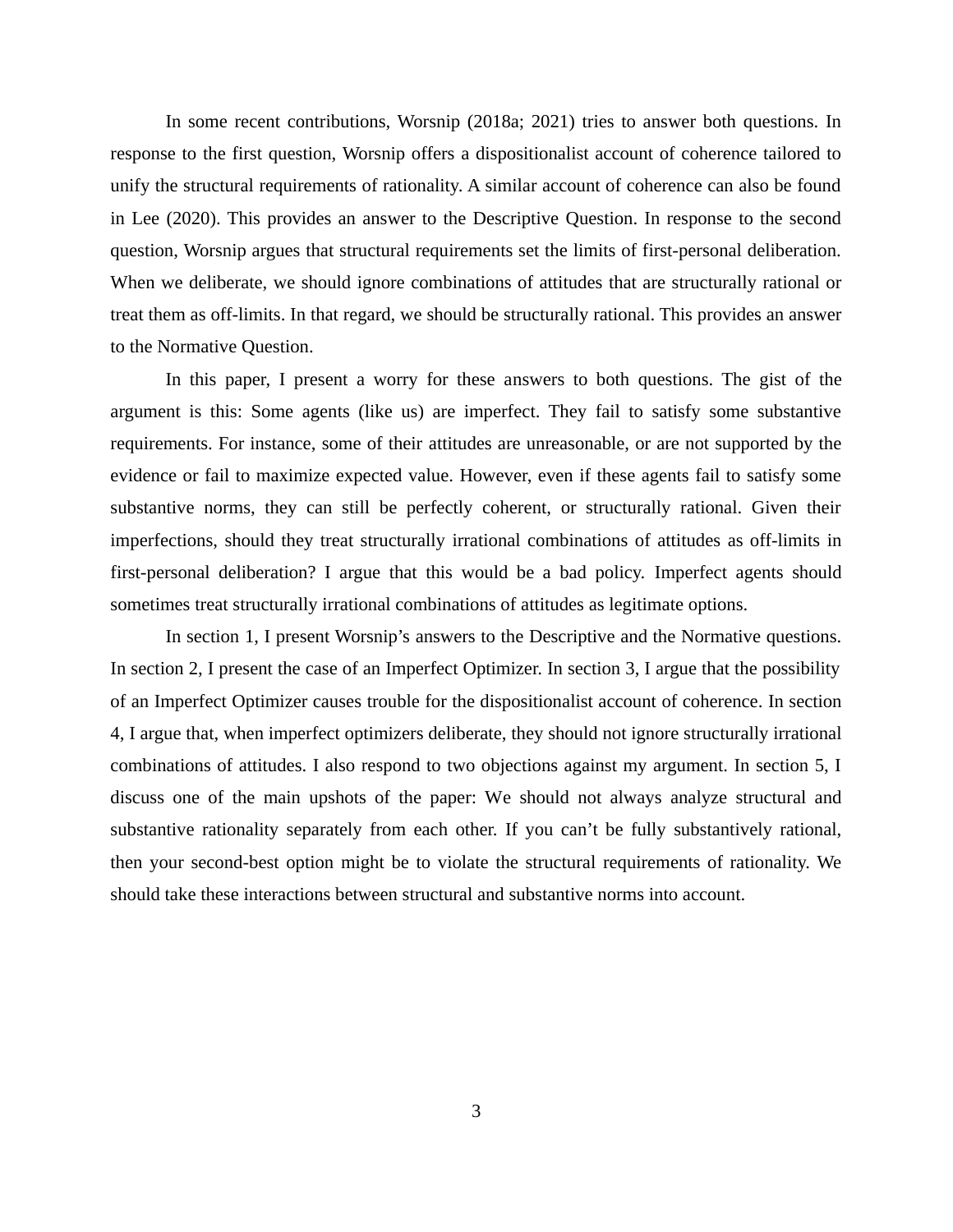## **1. Worsnip's Answers to the Descriptive and Normative Questions**

#### *1.1. What Is Structural Rationality (or Coherence)?*

Worsnip (2018a; 2018b; 2019; 2021) and Lee (2020) think that structural rationality is coherence. That is, the property underlying putative structural requirements is coherence. A similar claim can be found in Kolodny (2005, 511). But what does "coherence" mean, exactly? That is, how do we substantiate the meaning of "coherence," so that we can offer an informative answer to the Descriptive Question? This is not a trivial question. There are various theories and accounts of coherence in print: coherent agents are not vulnerable to exploitation or do not have dominated combinations of attitudes, $9$  coherent agents have attitudes that mutually support each other,  $10$ coherent agents have attitudes that are not in tension with their phenomenal experiences,  $11$ coherent agents are not logically inconsistent, $12$  and so on. So, structuralists about rationality should tell us what they mean by "coherence."

This is exactly what Worsnip does. He takes coherence to be a regimented concept tailored to unify structural requirements of rationality (Worsnip 2018a, 187). His regimented account of coherence states the following:

**Coherence**. "A set of attitudinal mental states is jointly incoherent iff it is (partially) constitutive of the mental states in question that, for any agent that holds these attitudes, the agent is disposed, when conditions of full transparency are met, to give up at least one of the attitudes." (Ibid., 188)

There are similar accounts of coherence and structural rationality in print, like Lee's (2020).<sup>[13](#page-3-4)</sup> For simplicity and concreteness, I here focus on Worsnip's specific formulation.

There are three important concepts in Worsnip's account of coherence—namely, transparency, constitution, and dispositions. First, here is how Worsnip defines transparency:

<span id="page-3-0"></span><sup>9</sup> See, e.g., Davidson, McKinsey and Suppes (1955), de Finetti (1937; 1974), Easwaran and Fitelson (2015), Hájek (2009), and Joyce (1998).

<span id="page-3-1"></span><sup>10</sup> See, e.g., C. I. Lewis (1946, 338), Ekstrom (1993, 608), Raz (1992, 293), Sayre-McCord (1985, 171), and Thagard (2002, 43).

<span id="page-3-2"></span><sup>11</sup> See Wedgwood (2017, 11-12).

<span id="page-3-3"></span><sup>12</sup> Davidson (1985, 346) makes a similar claim.

<span id="page-3-4"></span><sup>13</sup> Lee says that "it is partly constitutive of belief and intention that your occurrent (or activated) beliefs and intentions satisfy the coherence requirements" (Lee 2020, 6). Lee's and Worsnip's accounts of coherence both focus on what is *constitutive* of attitudes. Also, they both focus on attitudes that are somehow *present* to the agent's mind (since they are concerned with attitudes that are occurrent and/or transparent). However, Lee's account of coherence is stronger than Worsnip's. Under some conditions C, Worsnip's account says that agents are *disposed* to be coherent, while Lee's account says that agents *are* coherent.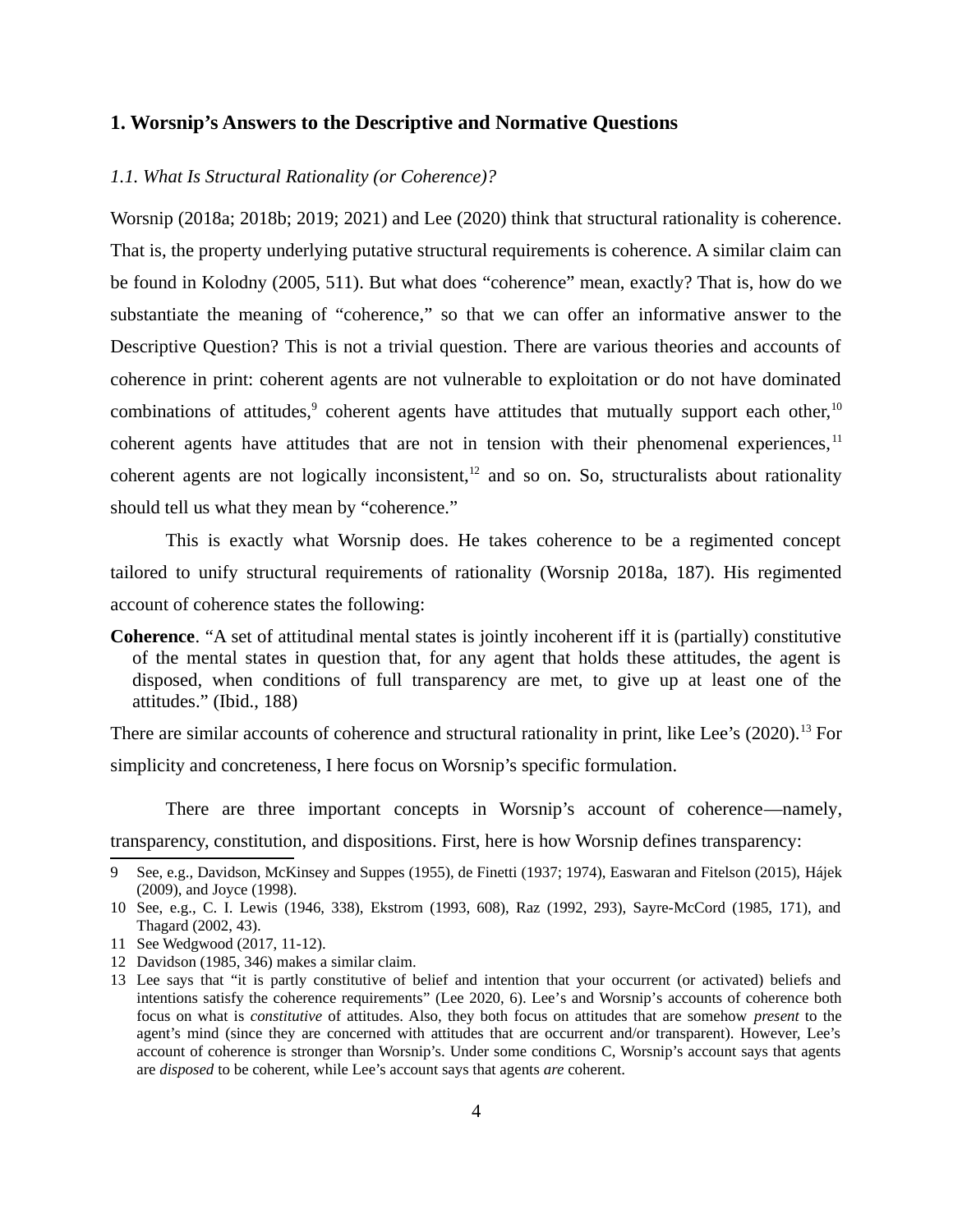By "conditions of full transparency," I mean conditions under which the agent knows, and explicitly and consciously believes, that she has the states in question, without self-deception, mental fragmentation, or any failure of self- knowledge (pertaining to those attitudes). (Ibid.)

So, very roughly, an agent's attitudes are transparent when they are *known* and *conspicuous* to him or her. Then, there is constitution. For Worsnip, a set of attitudes is incoherent if it is *constitutive* that, when some transparency conditions are satisfied, agents are disposed to give at least one of them up. Worsnip doesn't define what he means by "constitutive." Plausibly, he here means something like "essential" (as opposed to "derived from what makes us agents"). Finally, there are dispositions. For Worsnip, when agents are disposed to give up some combinations of attitudes, they would find it hard to maintain all their attitudes simultaneously (ibid.).

Worsnip thinks that he can unify putative structural requirements of rationality with this account of coherence. Suppose that one's attitudes are known and conspicuous to one. Then, when one violates requirements like Belief Consistency, Probabilistic Consistency, Practical Consistency or the Instrumental Principle, one is *essentially* disposed to give up some of one's mental states. That is, one would find it very difficult to maintain such (combinations of) mental states.

Worsnip does not claim that *all* putative structural requirements have this property. But if a putative structural requirement conflicts with his account of coherence, then this might be a good reason to think that this is a "false" structural requirement (ibid., 187-8). For instance, suppose one is not essentially disposed to satisfy Modus Ponens Rationality.<sup>[14](#page-4-0)</sup> That is, suppose one is perfectly fine with having combinations of beliefs that are not closed under entailment.<sup>[15](#page-4-1)</sup> Then, Worsnip might argue that violating Modus Ponens Rationality can be coherent, and that it is not a genuine structural requirement.

<span id="page-4-0"></span><sup>14</sup> Modus Ponens Rationality says this: rationality requires that, if A believes that p, and A believes that  $p \rightarrow q$ , then A believes that q. See Kiesewetter (2017, chap. 9) for discussion.

<span id="page-4-1"></span><sup>15</sup> We can imagine a "Lockean" agent who thinks that violating Modus Ponens Rationality is sometimes worth it. Lockeans, for instance, think that rational agents can sometimes violate Modus Ponens Rationality. See Easwaran (2016).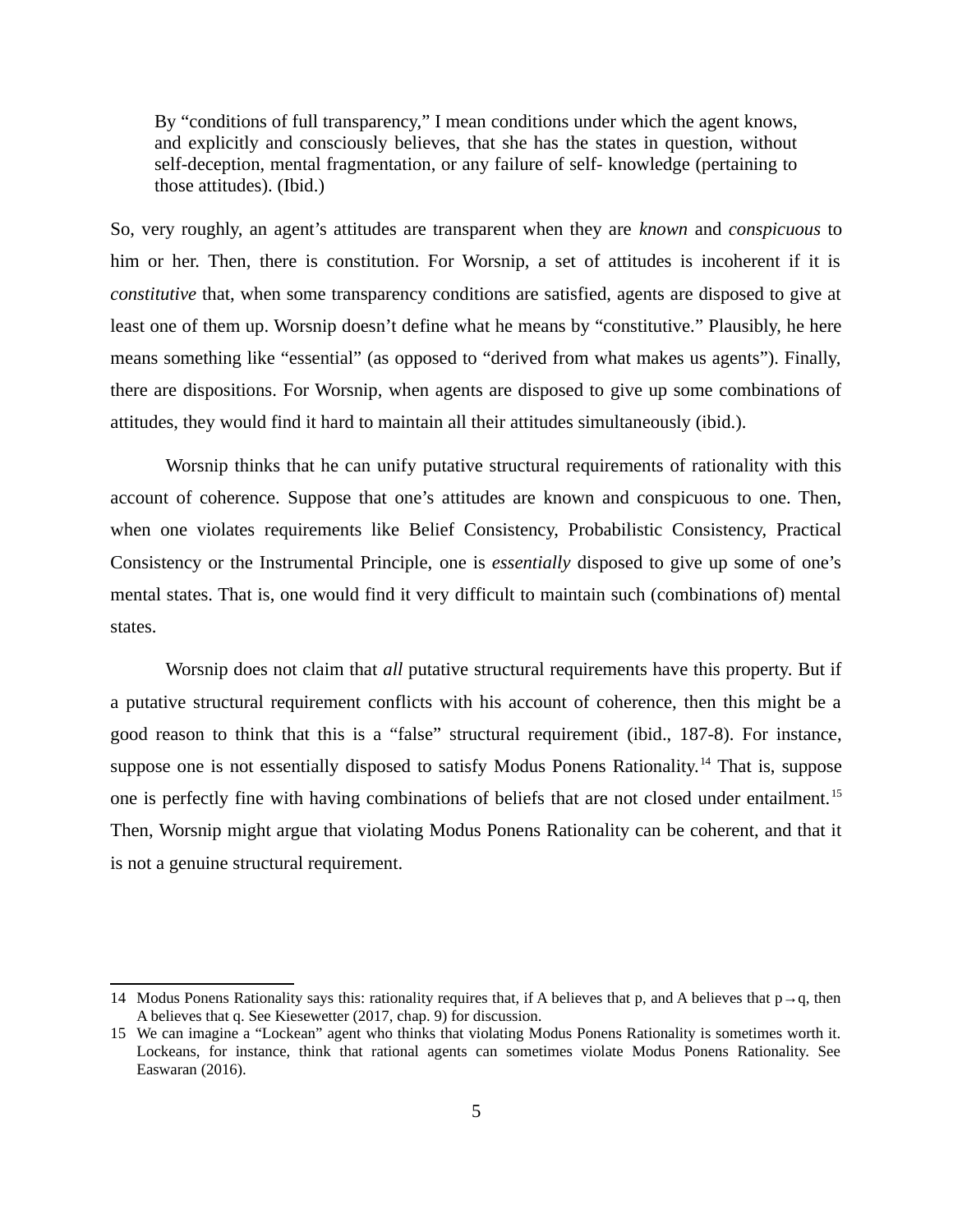## *1.2. Worsnip's Answer to the "Making Space" Challenge*

Do we fall under an obligation to be structurally rational? According to Kolodny (2005), what matters in correct first-personal deliberation is whether our reasons support some attitudes. Why should I believe that P? It is because my reasons decisively support believing P. Why am I permitted to intend to φ? It is because I have decisive (or sufficient) reasons to φ. In first-personal deliberation, it seems that all that matters is whether our reasons support our attitudes. For Kolodny, considerations of structural rationality (or coherence) do not show up in correct firstpersonal deliberation about what we ought to do or believe.

If we take this observation seriously, we should doubt that, in addition to being reasonable, we fall under a distinct obligation to be structurally rational. So, for those who think that structural rationality is normative, one challenge is to accommodate this datum concerning correct first-personal deliberation. This is what Worsnip (2021) calls the challenge of "making space" for the normativity of structural rationality.

Worsnip's response to this challenge goes as follows. First, he challenges the assumption that, if we fall under an obligation to be coherent, then considerations of coherence will show up in favour of particular attitudes (ibid., 7). Worsnip does not think that this is the only way coherence can be relevant and normative in first-personal deliberation. That is, he wants to "explore whether there's a different way of fitting coherence considerations into deliberation" (ibid.).

Worsnip notes that deliberation is often holistic. That is, we often plan and deliberate on various options simultaneously. As he says, "when we deliberate, we often don't deliberate about individual attitudes in isolation" (ibid., 9). For instance, my plan to drink this evening is not independent of my plan to drive after the party. My commitment to driving my car after the party matters for whether I should drink this evening. And so, when I deliberate on how I will spend my evening, I need to consider my various options together, not in isolation from each other.

In light of this, Worsnip argues that structural requirements govern our deliberation in a certain way. They rule out some combinations of attitudes (or options) as off-limits. Just as I should not commit to drinking and driving simultaneously tonight, I should not decide to intend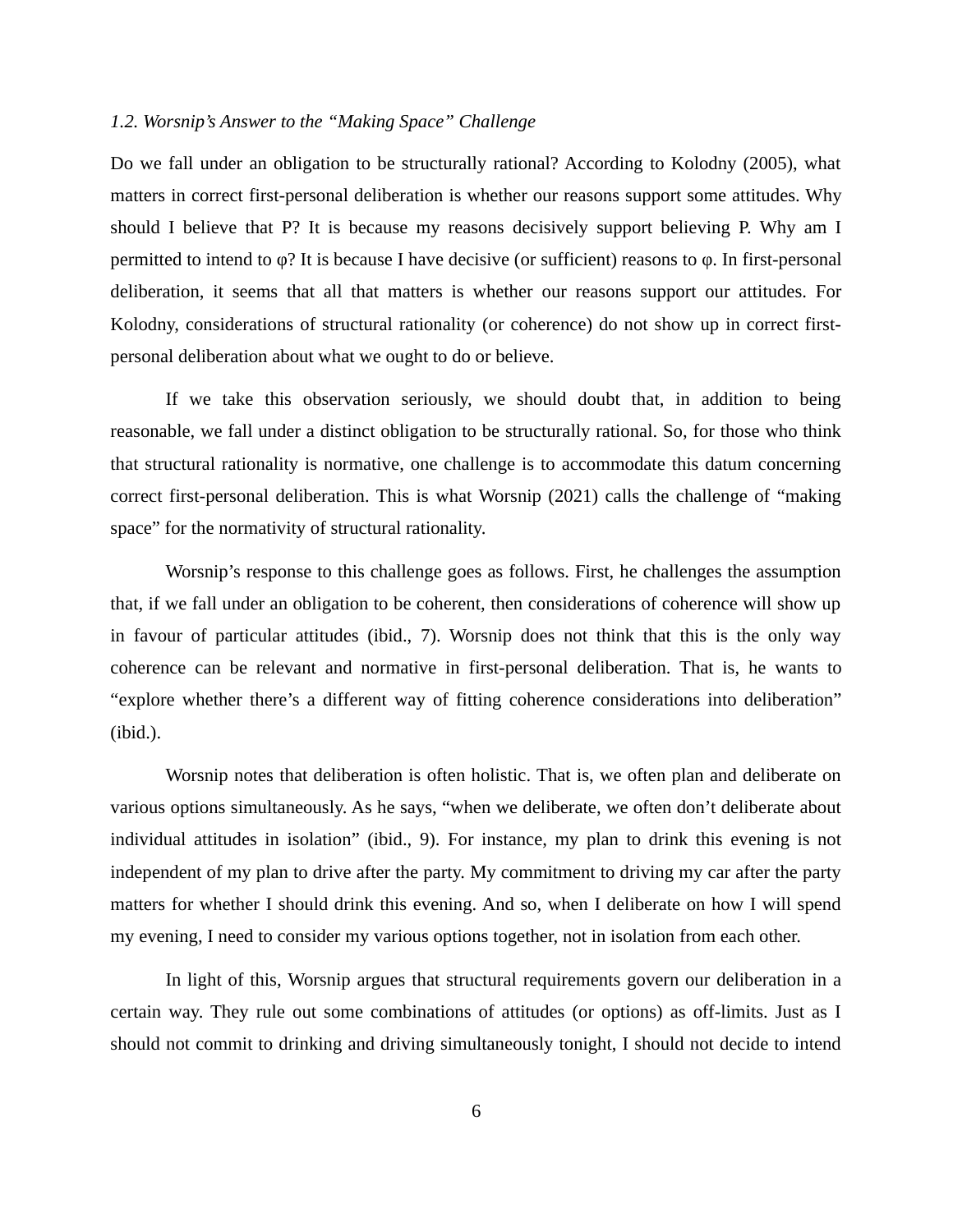to φ and intend not to φ simultaneously. This combination of attitudes should be precluded in first-personal deliberation (ibid., 11). He says:

[W]e should treat incoherent combinations of attitudes as off-limits in our deliberation, and focus our deliberative attention on the merits of the remaining, coherent combinations. If one were to deliberate in a way that took some incoherent combination of attitudes seriously as an option, then one's deliberation would be, to that extent, faulty. (Ibid.)

So, coherence is normative in the following sense: *prima facie*, you should not entertain the possibility of having structurally irrational combinations of attitudes. This provides an answer to the objection raised by Kolodny. Considerations of coherence might not show up in first-personal deliberation in favour of some specific attitudes. But they can, and should, show up for ruling out some combinations of attitudes.

## **2. The Imperfect Optimizer**

In the next three sections, I raise a worry for the above answers to the Descriptive and the Normative questions. For concreteness, I begin by presenting cases of "Imperfect Optimizers" (§2). Then, I argue that the possibility of an Imperfect Optimizer causes trouble for the dispositionalist account of coherence (§3). I also argue that Imperfect Optimizers should not exclude incoherent combinations of attitudes from their deliberation (§4).

## *2.1. A Very General Description of Imperfect Optimizers*

Many epistemic norms discussed in print are, to some extent, idealized. For instance, we often hear that agents fall under an epistemic obligation to satisfy the axioms of probability, <sup>[16](#page-6-0)</sup> to make probabilistic inferences in accordance with Conditionalization,<sup>[17](#page-6-1)</sup> to assign a credence of 1 to *a priori* truths, $^{18}$  $^{18}$  $^{18}$  to be immodest, $^{19}$  $^{19}$  $^{19}$  and to satisfy various substantive requirements governing credences, like the Principal Principle or the Principle of Indifference.<sup>[20](#page-6-4)</sup> Surely, perfect epistemic cherubs can satisfy such requirements. But for agents like us, satisfying all these requirements

<span id="page-6-0"></span><sup>16</sup> Joyce (1998), Leitgeb and Pettigrew (2010a; 2010b), Pettigrew (2016).

<span id="page-6-1"></span><sup>17</sup> Greaves and Wallace (2006), Meacham (2015; 2016), Schoenfield (2017).

<span id="page-6-2"></span><sup>18</sup> Easwaran (2011), Dogramaci (2018).

<span id="page-6-3"></span><sup>19</sup> D. Lewis (1971), Joyce (2009), Horowitz (2014; 2019), Elga (2010; 2013), Lasonen-Aarnio (2015).

<span id="page-6-4"></span><sup>20</sup> Pettigrew (2016, chaps. 8-10).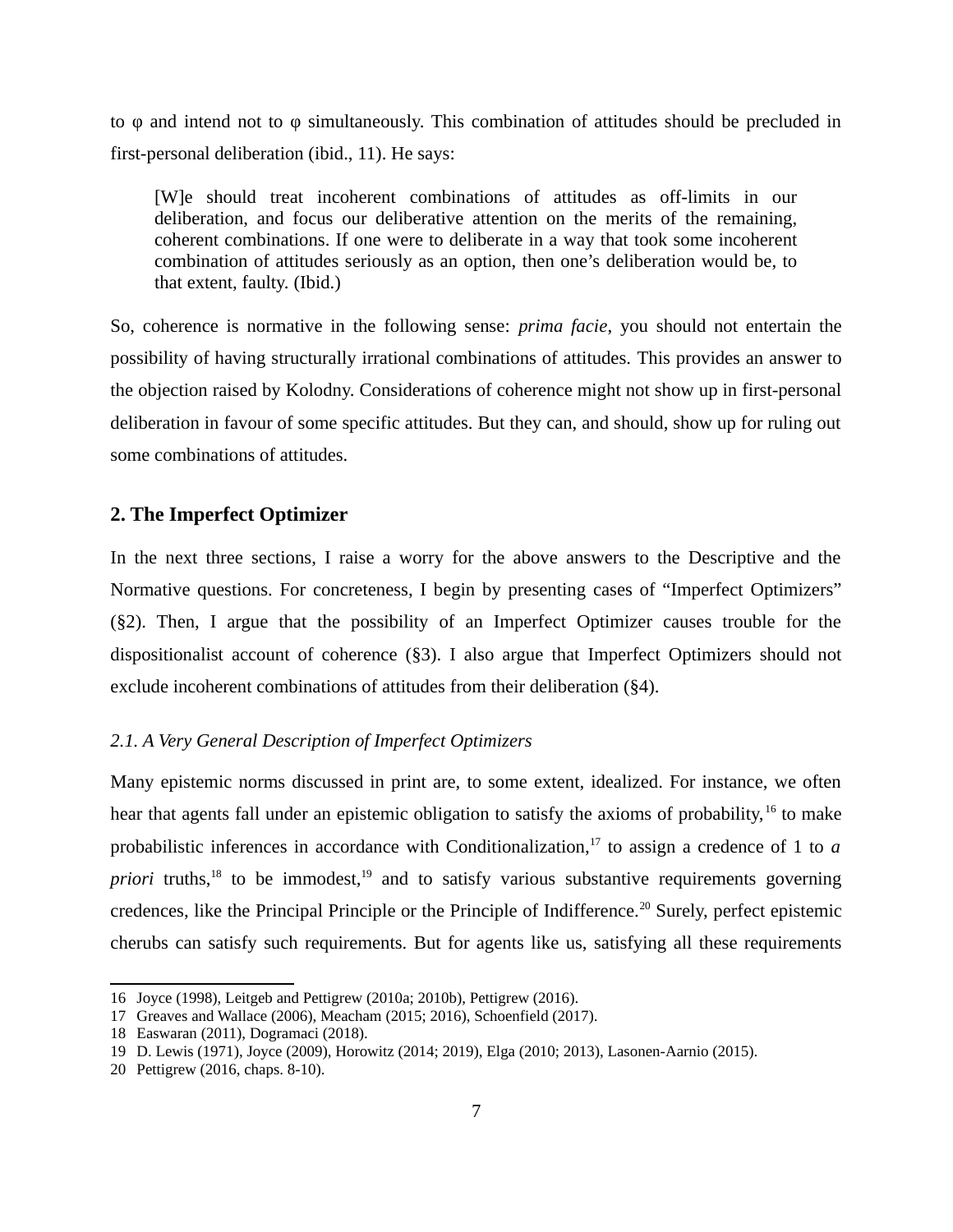can be extremely demanding. We are not in a position to satisfy them (or, at least, we cannot satisfy all of them). I will focus on the case of an imperfect agent called Anna who has to deal with the fact that she can't satisfy all the demands of rationality.

There are different ways in which Anna can be less than ideal.<sup>[21](#page-7-0)</sup> Perhaps Anna's mind is opaque or fragmented. Or perhaps Anna has limited cognitive resources for processing her evidence. For simplicity, we will assume that Anna's mind is fully transparent. Her main imperfection is that some of her attitudes violate substantive requirements (in section 2.5, we will make a slightly different assumption). We can also assume that she knows the constraints she faces.

Anna is imperfect. However, we can assume that she is disposed to do what is optimal relative to the constraints she faces.<sup>[22](#page-7-1)</sup> She cannot reach the epistemic ideal, but she can still take attitudes that are "second best." I take it that most of us are like Anna. We violate *at least one* of the idealized epistemic requirements. But we still try to do the best we can in our imperfect circumstances. Call Anna an Imperfect Optimizer.

Suppose that substantive rationality gives us a ranking of psychological states, from best to worst:

Ranking of states:  $S_1 > S_2 > S_3 > ... > S_n$ 

If we were ideal, we would take  $S_1$ . Unfortunately, this state is unavailable to us. Suppose  $S_2$  is the substantively best state available to us. Agents like us (or like Anna) are imperfect optimizers. We are disposed to do the best we can. So, we are disposed to take  $S_2$ . However, perhaps  $S_2$  does not satisfy the requirements of structural rationality (say that only  $S_1$  and  $S_3$  are structurally rational states). So, we are sometimes disposed to have structurally irrational states, and we do not always exclude them from our first-personal deliberation.

This is a very abstract description of the case. And the description leaves a lot of details open, like the following: Where does the ranking come from? Why assume that the second-best state is structurally irrational? I now want to give concrete examples illustrating this. We can

<span id="page-7-0"></span><sup>21</sup> For instance, compare Simon (1976), Tversky and Kahneman (1983) and Staffel (2019).

<span id="page-7-1"></span><sup>22</sup> See, e.g., Staffel (2019, esp. 112-116).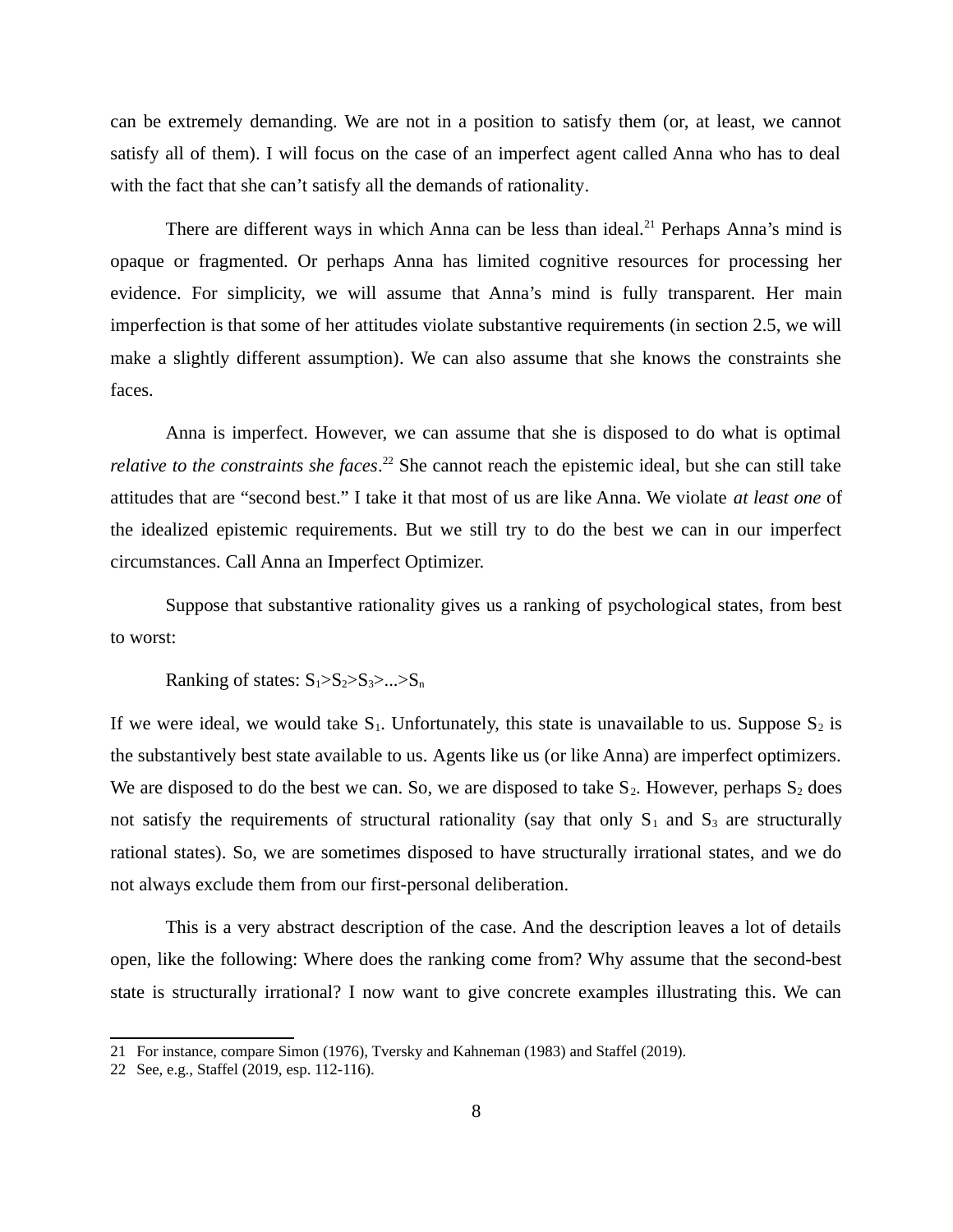disagree with the details of some of the cases, but I am confident that readers will be satisfied with at least one of the illustrations I provide.

#### *2.2. Probabilistic Consistency and Expected Accuracy Optimization Under Constraints*

Ideal agents satisfy various epistemic norms. But where do these norms come from? According to a popular answer, substantive epistemic norms come from *expected accuracy maximization*. For instance, suppose that the Principal Principle<sup>[23](#page-8-0)</sup> is a substantive epistemic norm. Suppose also that Anna knows that P's objective probability is 0.6. Then, the credence in P that maximizes expected accuracy (relative to the objective probability function) is  $0.6$ <sup>[24](#page-8-1)</sup> So, if Anna were perfectly substantively rational, she would have a credence of 0.6 in P.

As I said earlier, Anna is imperfect. Say, her credence in P can be only equal to or greater than 0.8, and so she can't have a credence of 0.6 in P. Anna is epistemically imperfect, in the sense that her attitudes depart from the epistemic ideal. She violates a substantive requirement governing the relationship between her credences and her knowledge (or reasons).

Anna fails to maximize expected accuracy (or to minimize expected inaccuracy). Yet, she can optimize expected accuracy *under constraints*. [25](#page-8-2) For instance, suppose Anna is trying to figure out what credences in P and in  $\sim$ P she should have. She knows that P's objective probability is 0.6. But, as I said before, she unfortunately has a credence of at least 0.8 in P, and she can't change that. Still, she can optimize expected inaccuracy under constraints.

Suppose Anna optimizes her credence function under the constraint "my credence in P is equal to or greater than  $0.8$ ." What credence in  $\sim$ P should she take? If she maximizes expected accuracy under constraints, she will take a credence of 0.4 in  $\sim$ P and a credence of 0.8 in P.<sup>[26](#page-8-3)</sup> Given the constraints she faces, this is the best she can do. The probabilistically consistent

<span id="page-8-0"></span><sup>23</sup> The Principal Principle roughly says that an agent's credences should match his or her knowledge of the objective probabilities. For instance, if you know that P's objective probability is 0.5, then you should have a credence of 0.5 in P.

<span id="page-8-1"></span><sup>24</sup> Relative to a scoring rule, like the Brier score. See Pettigrew (2016, ch. 8).

<span id="page-8-2"></span><sup>25</sup> See, e.g., Staffel (2019, 112-116).

<span id="page-8-3"></span><sup>26</sup> Relative to the Brier score, her constrained expected inaccuracy function goes as follows:

*Constrained expected inaccuracy* =  $0.6 \cdot (1 - a)^2 + 0.4 \cdot a^2 + 0.4 \cdot (1 - b)^2 + 0.6 \cdot b^2$ ,  $a \ge 0.8$ .

Here, *a* denotes Anna's credence in P, and *b* denotes Anna's credence in ~P. We can find the find the credence function that optimizes expected accuracy with WolframAlpha, by running the following equation: [Minimize](https://www.wolframalpha.com/input/?i=Minimize+0.6*(1-a)%5E2%2B0.4*(a%5E2)+%2B+0.4*(1-b)%5E2+%2B+0.6*(b%5E2)%2C+a%3E%3D0.8)  $0.6*(1-a)\times2+0.4*(a\times2)+0.4*(1-b)\times2+0.6*(b\times2), a>=0.8$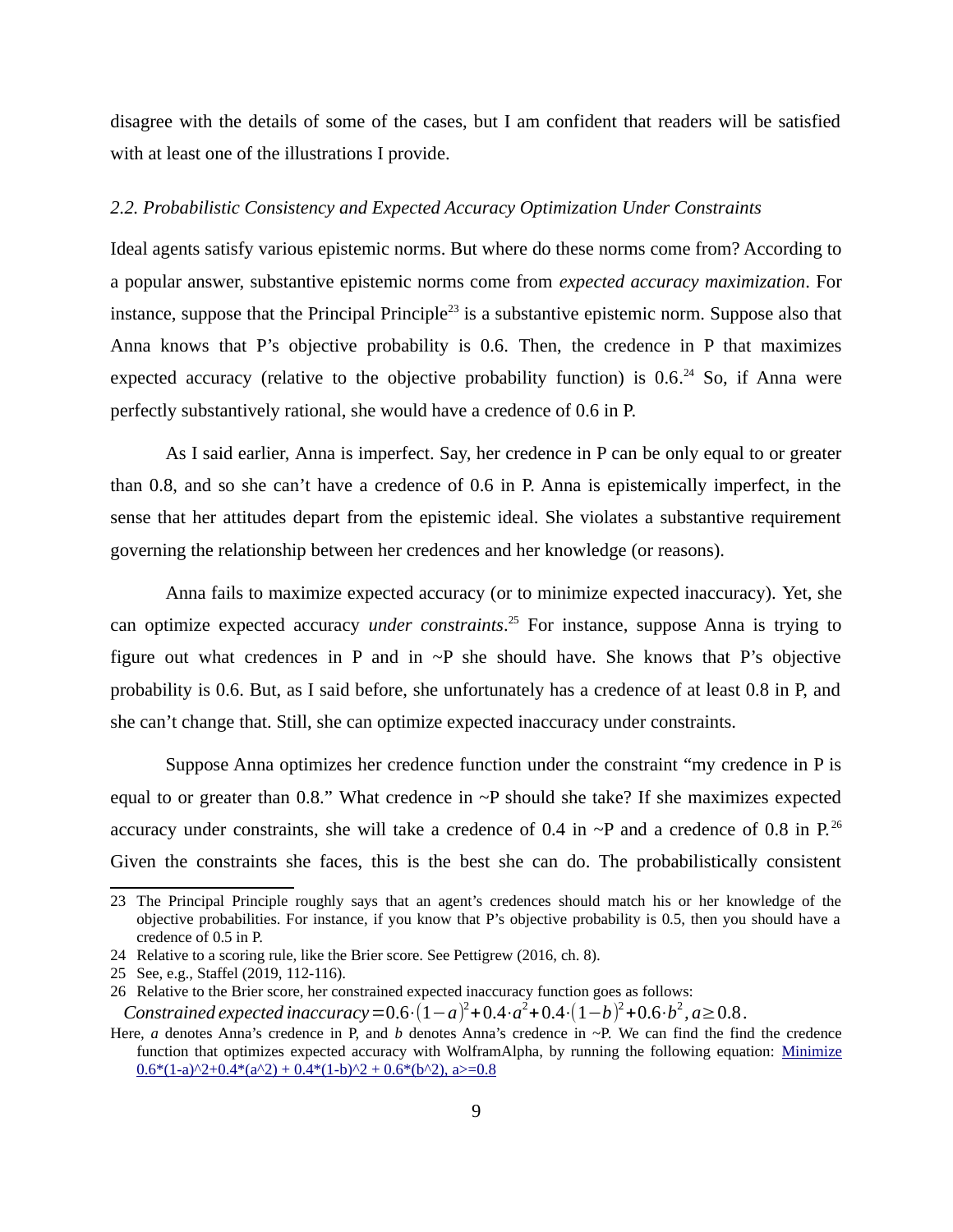combinations of credences available to her, like a credence of 0.2 in  $\sim$ P and a credence of 0.8 in P, would fail to maximize expected accuracy under constraints.<sup>[27](#page-9-0)</sup>

So, Anna is disposed to maximize expected accuracy under constraints. She is imperfect because she violates a substantive requirement. Given her imperfections, Anna should *not* satisfy requirements like Probabilistic Consistency. If she limited her deliberation to probabilistically consistent combinations of credences, she would sometimes fail to optimize expected accuracy under constraints. Of course, Anna *could* choose credences that are probabilistically consistent. For instance, she *could* have a credence of 0.2 in ~P and a credence of 0.8 in P. But she has a (legitimate) preference for expected accuracy under constraints. So, she chooses to have inconsistent credences.

#### *2.3. Probabilistic Consistency and Duties to Respect the Evidence*

The previous case presupposes that substantive rationality is tied to expected accuracy optimization. Maybe you disagree with this (or with epistemic consequentalism in general!). Fortunately, we can think of a nonconsequentialist version of the argument.

Suppose, for instance, that substantively rational agents *respect* their evidence.<sup>[28](#page-9-1)</sup> That is, agents like Anna have a duty to apportion their doxastic attitudes to the evidence available to them. Suppose that Anna's mind is transparent to her, that she cares about whether P, and that her evidence includes the fact that P's objective probability is 0.6. Then, if Anna respects her evidence, she should have a credence of 0.6 in P, and a credence of 0.4 in  $\sim$ P.

Unfortunately, Anna is imperfect, and her credence in P is equal to or greater than 0.8. But she has full control over her credence in ~P. What should Anna do? Anna has two options:

1. She can *partially* respect her evidence and take a credence of 0.4 in  $\sim$ P (and a credence in P located in the interval [0.8, 1]). However, Anna will then be probabilistically inconsistent.

<span id="page-9-0"></span><sup>27</sup> Given Anna's knowledge, the expected inaccuracy of a credence of 0.2 in  $\sim$ P and a credence of 0.8 in P is 0.56. The expected inaccuracy of a credence of 0.4 in  $\sim$ P and a credence of 0.8 in P is 0.52.

<span id="page-9-1"></span><sup>28</sup> See, e.g., Feldman (2005).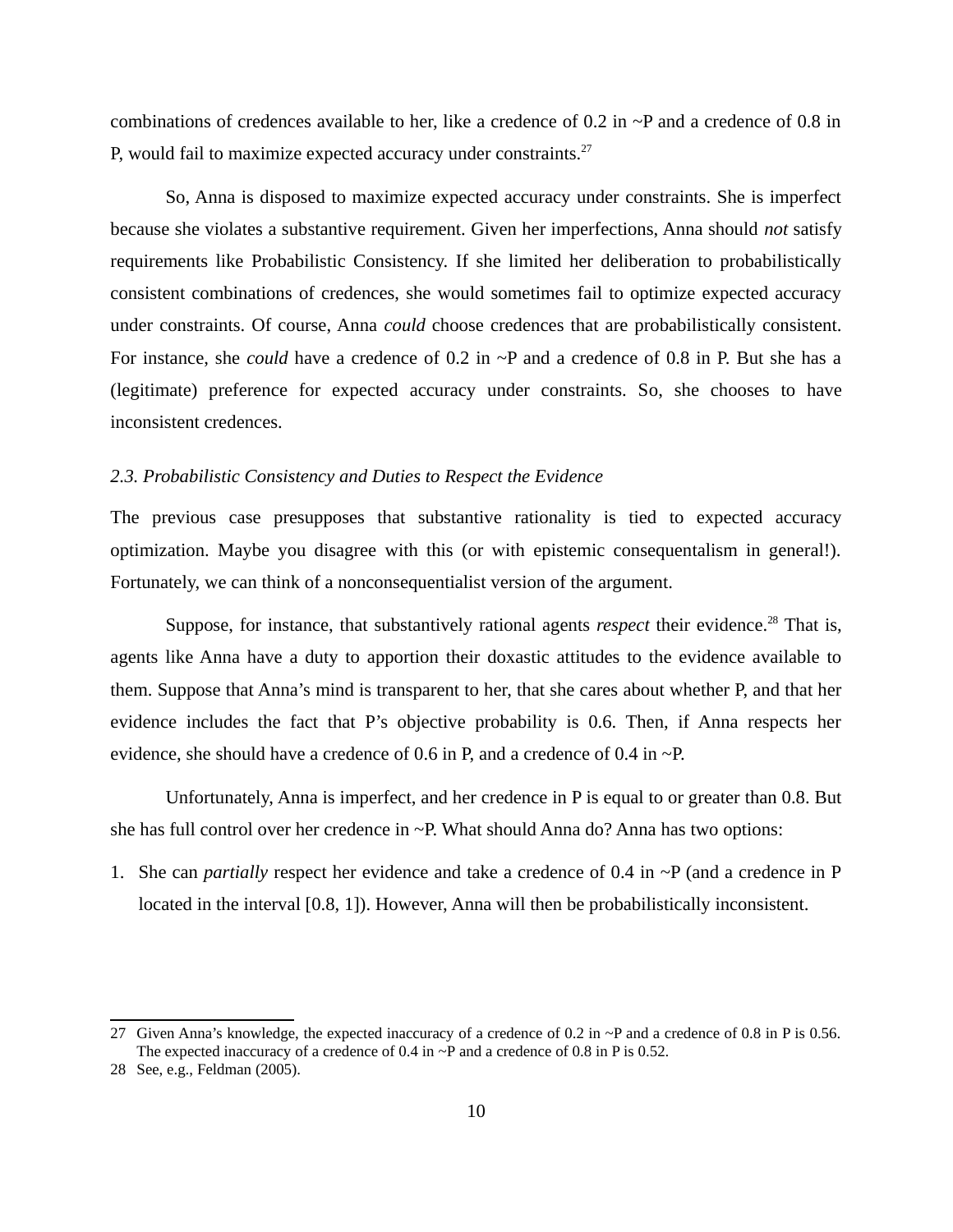2. She can be probabilistically consistent. So, if she takes a credence of 0.8 in P, she takes a credence of 0.2 in  $\sim$ P. If she takes a credence of 0.9 in P, she takes a credence of 0.1 in  $\sim$ P, and so forth. However, her credence in ~P will not respect her evidence.

*Can* (and *should*) Anna be disposed to take a credence in ~P that partially respects her evidence? Recall that Anna is disposed to do what's best given the limitations she faces. So, assuming that what's best for Anna is to partially respect her evidence, she will take a credence of 0.4 in P. Once again, Anna will end up with a structurally irrational combination of attitudes.

## *2.4. Inter-Level Coherence and Duties to Respect the Evidence*

The two previous cases presuppose that Probabilistic Coherence is a genuine structural requirement of rationality. You might disagree with this assumption. I can offer an illustration that focuses on another putative structural requirement. Let's assume, for the sake of the argument, that Inter-Level Coherence is a genuine structural requirement. So, structurally rational agents refrain from having the following combination of belief-type attitudes: suspending judgment on whether P and believing that they have decisive reasons to believe P.

Suppose once again that Anna has a duty to apportion her doxastic attitudes to the evidence available to her. Anna's evidence decisively supports believing that she has decisive reasons to believe P and believing P. Unfortunately, Anna is imperfect: P is simply *unbelievable* to her. So, she suspends judgment on whether P. Yet, Anna has control over her higher-order attitude in the proposition "I have decisive reasons to believe P." What should Anna do? Anna has two options:

- 1. She can *partially* respect her evidence and believe that she has decisive reasons to believe P. However, Anna will then violate Inter-Level Coherence.
- 2. She can satisfy Inter-Level Coherence and not form the belief that she has decisive reasons to believe P. However, her higher-order attitude will not respect her evidence.

Can (and should) Anna be disposed to believe that she has decisive reasons to believe P? It's plausible that she can and should. Since Anna is disposed to do what's best given the limitations she faces, she will partially respect her evidence. Accordingly, she will believe that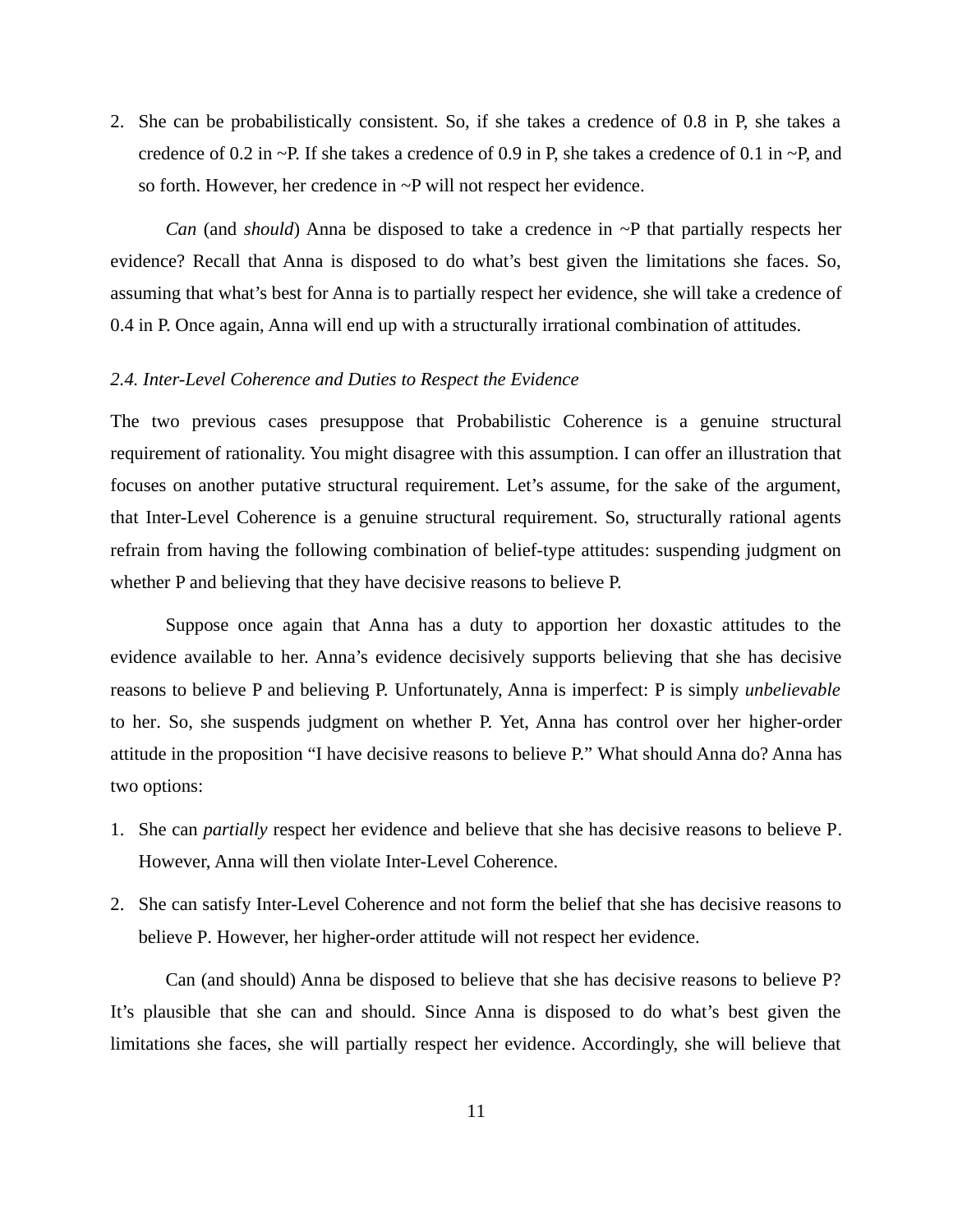she has decisive reasons to believe P. But then, her combinations of attitudes will be structurally irrational.

### *2.5. An Indirect Case: Mental Processes and the Preservation of Coherence*

In the above cases, Anna faces a direct constraint on the specific attitudes she can have. But the constraint Anna faces could be indirect. For instance, the constraint could target the mental processes that Anna can take.<sup>[29](#page-11-0)</sup> Suppose that Anna has to choose a *mental process* for forming and revising attitudes. The ideal process is conducive to accuracy and guarantees coherence. Unfortunately, the ideal process is unavailable to Anna. Specifically, Anna has to make a choice between two mental processes:<sup>[30](#page-11-1)</sup>

- 1. Process 1 has higher expected accuracy than Process 2, but is less coherent than Process 1 (i.e., Process 1 leads to more cases of incoherent combinations of attitudes than Process 2).
- 2. Process 2 has lower expected accuracy than Process 1, but is more coherent than Process 2.

For instance, suppose that Process 1 relies on semilexicographic choice and that Process 2 relies on lexicographic choice.<sup>[31](#page-11-2)</sup> As discussed in Thorstad (2021), epistemic processes that rely on semilexicographic choice can have higher expected accuracy than the lexicographic alternative. However, processes that rely on semilexicographic choice are less coherent than the lexicographic alternative. In other words, processes that rely on lexicographic choice are a better option for preserving coherence.

Can (and should) Anna choose Process 1, even if she knows that Process 1 is less coherent? This option seems fine given her circumstances. Anna is disposed to do what's best given the limitations she faces. Taking Process 1 is second best, and so this seems to be the process she should choose. But of course, she will more often end up with combinations of attitudes that are structurally irrational.

<span id="page-11-0"></span><sup>29</sup> See, e.g., Simon (1976) on procedural rationality.

<span id="page-11-1"></span><sup>30</sup> There could be an available mental process that guarantees coherence. For instance, there could be a skeptical mental process that says "never form beliefs." Since Anna would never have beliefs, she would never have incoherent combinations of beliefs. But of course, this mental process would not be conducive of accuracy.

<span id="page-11-2"></span><sup>31</sup> See, e.g., Fishburn (1974), Thorstad (2021) and Tversky (1969) for examples and discussion of lexicographic and semilexicographic processes.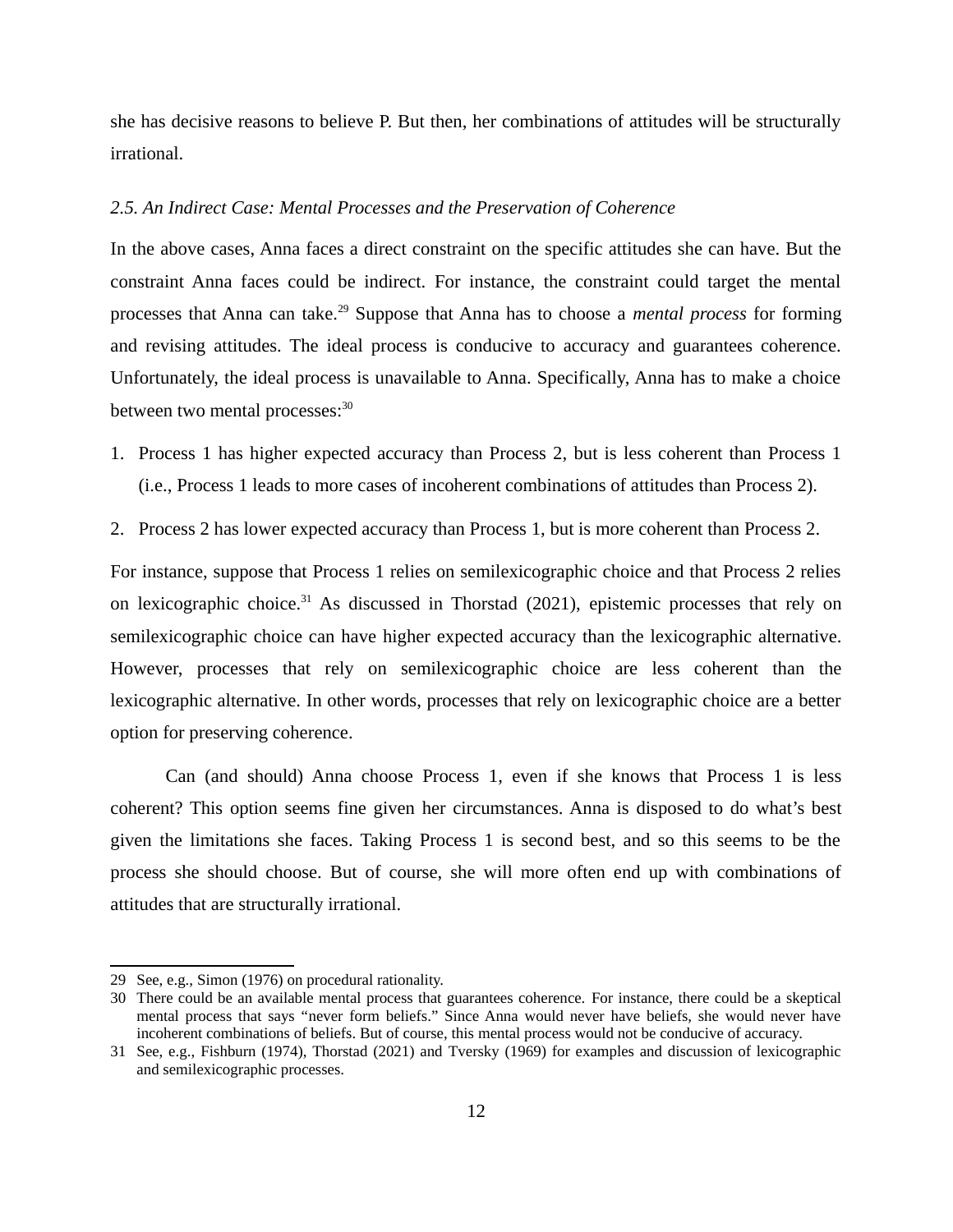## *2.6. Taking Stock*

I could give more examples illustrating the general point I am trying to make. But I think that at least one of the above illustrations will convince the reader, and so I will stop here. All the cases have the same structure:

- 1. Some agents are imperfect.
- 2. Given their imperfections, these agents sometimes have to make a choice between what is second-best for them and what is structurally rational (or, in indirect cases, what will lead these agents to be structurally rational).
- 3. Agents can, and should, be disposed to choose what is second-best for them.

# **3. The Possibility of an Imperfect Optimizer and Dispositions to Be Structurally Rational**

## *3.1. A Worry for the Dispositionalist Account of Coherence*

I take the Imperfect Optimizer to be a counterexample to the dispositionalist account of coherence. My reasoning goes as follows:

- P1. The following is possible: the Imperfect Optimizer violates requirements like Probabilistic Consistency or Inter-Level Coherence (or: is disposed to violate these requirements) while her mind is fully transparent to her.
- P2. For the dispositionalist, when conditions of full transparency are met, if A is not essentially disposed to give up at least one of her attitudes, then A is coherent.
- P3. So, violating requirements like Probabilistic Consistency, Inter-Level Coherence, and the like can be coherent (in the dispositionalist sense).
- P4. However, requirements like Probabilistic Consistency, Inter-Level Coherence, and the like are structural requirements of rationality.
- C. So, the dispositionalist account of coherence does not capture structural rationality.

Dispositionalists like Worsnip can't deny P2, since this is a direct consequence of their account of coherence. P3 is entailed by P1 and P2. Finally, recall that dispositionalists want to offer an account of coherence tailored to unify the structural requirements of rationality. So, they can't accept C.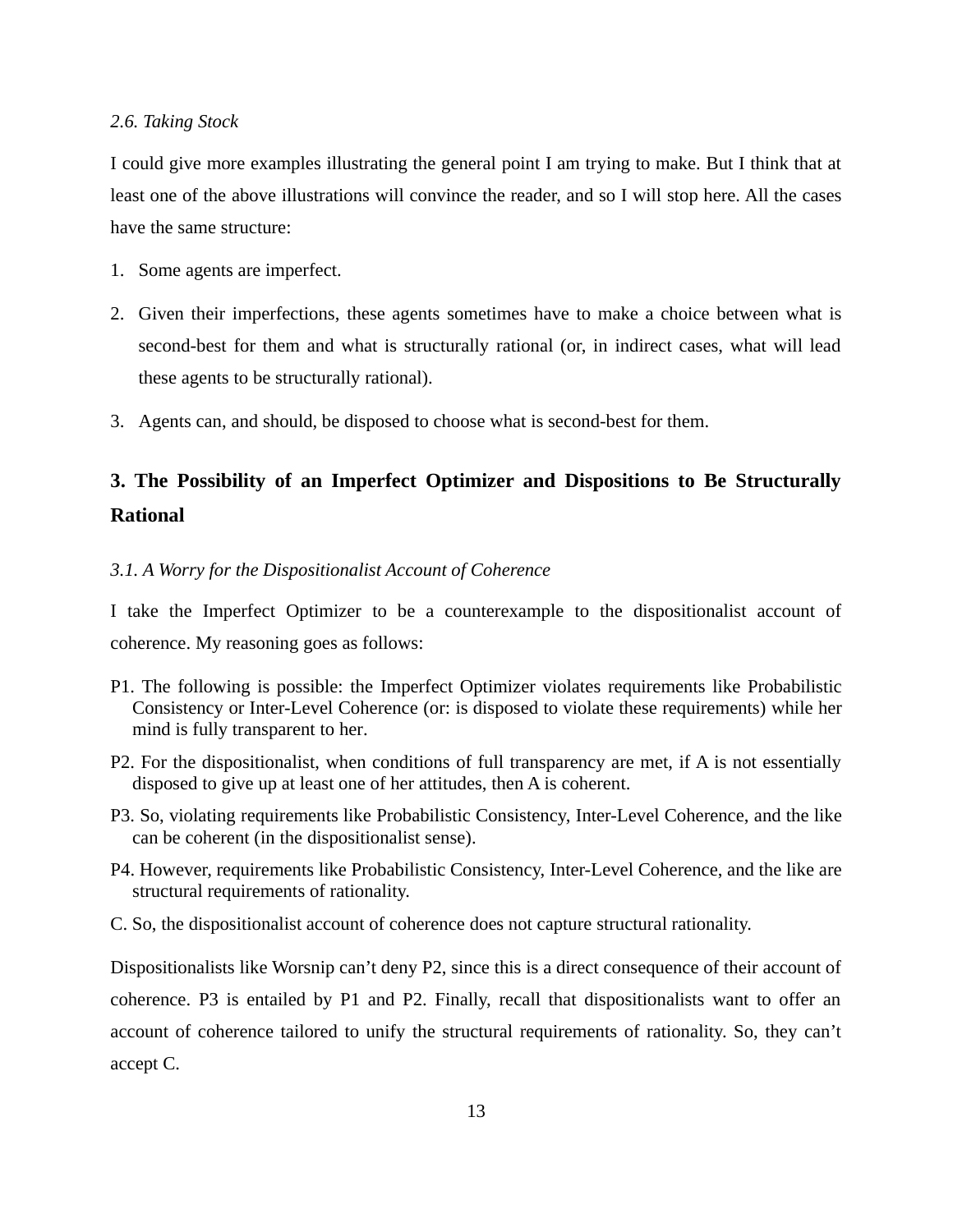In light of this, I see two escape routes for dispositionalists. First, they could deny P1. Perhaps the scenario I describe in section 2 is impossible. For instance, perhaps the Imperfect Optimizer's mind cannot be fully transparent to her. Second, they could deny P4 and argue that, in accordance with their own account of coherence, requirements like Probabilistic Consistency or Inter-Level Coherence are not structural requirements of rationality. Third, they could argue that there are some implicit conditions of rational control in their account of coherence. In the next subsections, I analyze these escape routes.

## *3.2. Escape Route #1: The Case I Describe Is Impossible*

Dispositionalists could first deny that it is possible, for the Imperfect Optimizer, to be disposed to violate requirements like Inter-Level Coherence or Probabilistic Consistency. For instance, suppose that Anna tries to violate Probabilistic Consistency. Perhaps Anna cannot seriously claim to have a credence of 0.4 in  $\sim$ P and a credence of 0.8 in P. As Worsnip says, agents like Anna would "sound like a joke."<sup>[32](#page-13-0)</sup>

However, I find this implausible. Surely, agents can be disposed to do their best under constraints. In mundane situations, we often have a disposition to do what's best or what's right. In the cases I describe, Anna would violate Probabilistic Consistency, Inter-Level Coherence or other requirements because violating these requirements is the best available option she has. Accordingly, she can be be disposed to have structurally irrational combinations of attitudes. Thus, we should grant that the case I describe is *possible*.

Dispositionalists could reply that Anna can be disposed to have structurally irrational combinations of attitudes, but only because she violates the transparency condition. For instance, the Imperfect Optimizer is disposed to violate Probabilistic Consistency because she is unaware of her own mental states, or has a fragmented mind. However, this is also implausible. In section 2, we assumed that Anna is perfectly aware of her own mental states. And she is even in a position to *understand why* she takes these attitudes: given her imperfections and limitations, she wants to do what's best (and she will sometimes succeed to do what's best relative to her imperfections). In view of the foregoing, P1 makes sense.

<span id="page-13-0"></span><sup>32</sup> Worsnip (2018a, 191-2).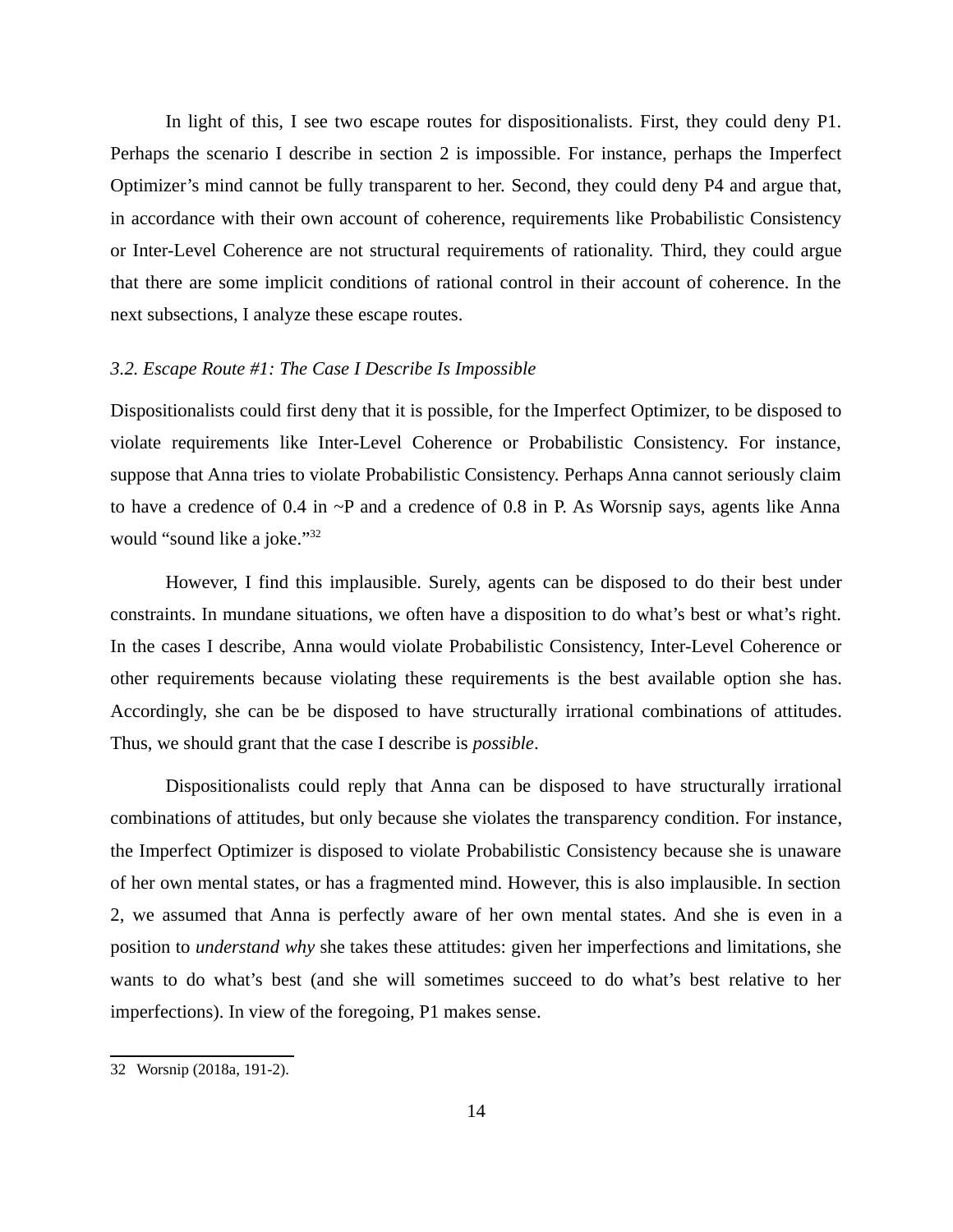## *3.3. Escape Route #2: False Structural Requirements*

What about P4? In accordance with their account of coherence, dispositionalists like Worsnip could deny that the requirements I focused on are genuine structural requirements. Once again, take Probabilistic Consistency. Dispositionalists could say: Since Anna can see that violating Probabilistic Consistency is sometimes the best option she has, then violating Probabilistic Consistency is not a genuine structural requirement of rationality. In other words, the dispositionalist account of coherence helps us see that this is a false structural requirement. And we could say the same thing about Inter-Level Coherence or other putative requirements.

There is not much I can say in response to this suggestion. All I can say is that this would be a significant shift in the discussion initiated by Kolodny and others. Virtually everyone agrees that Probabilistic Consistency and Inter-Level Coherence are structural requirements of rationality. If we deny this, it is no longer clear that we are still concerned with the same phenomenon.

For instance, take Probabilistic Consistency. A long tradition of empirical studies on rationality holds that satisfying the axioms of probability is a necessary condition for rationality.<sup>[33](#page-14-0)</sup> Some authors, like Jeffrey (2004, 102), use the expression "structural rationality" to refer to the satisfaction of Bayesian requirements and issues of "bare logic." When Zynda (1996) says that coherence is an ideal of rationality, he is primarily concerned with probabilistic coherence. Broome (2013, 175) thinks that some Bayesian requirements, like Probabilistic Consistency, are requirements of rationality. In Kolodny's work, it is also very clear that Probabilistic Consistency is a structural requirement of rationality. In the first paragraphs of "How Does Coherence Matter," he says that there are "[rational] requirements of formal coherence...to have degrees of belief that satisfy the axioms of probability" (Kolodny 2007, 229). He also says that, when he thinks of structural requirements of rationality, austere Bayesianism is one of the theories he has in mind (ibid., 230).

Suppose we deny P4. Then, when dispositionalists say that "we should be coherent" or that "we should be structurally rational," they mean something different than Kolodny, Broome, and others do. And this strikes me as a problem for making progress in this debate, because we

<span id="page-14-0"></span><sup>33</sup> See, e.g., Arkes et al. (2016). See Tversky and Kahneman (1983) for a classic reference.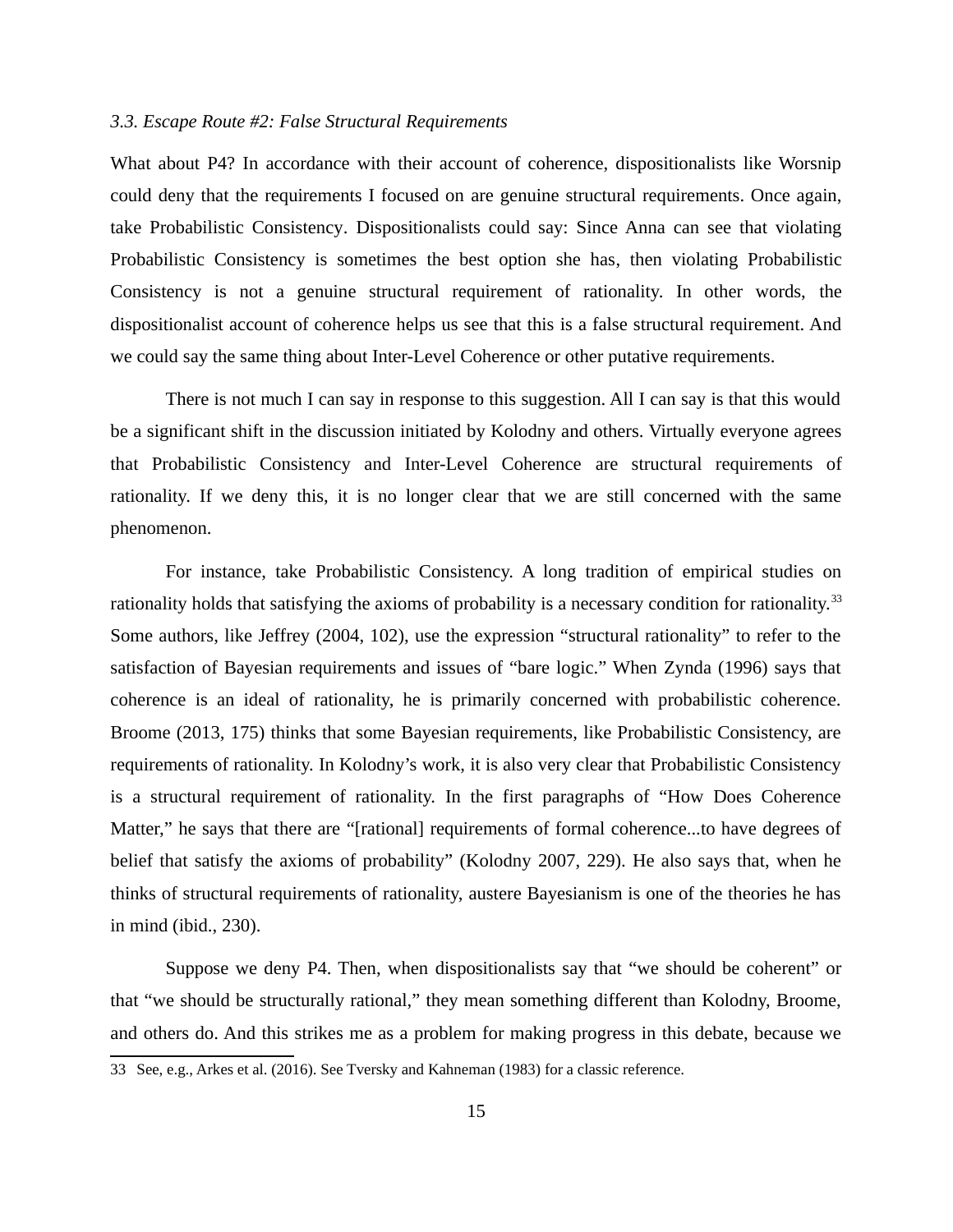are no longer answering the exact same question. If we want to have a real dialogue with Broome, Kolodny and others, we should grant that requirements like Probabilistic Consistency are structural requirements.

Dispositionalists could reply that the putative structural requirements discussed in print must be open to criticism. It should be possible to deny some of these requirements. To be clear: I agree that it must be possible to challenge *some* of the putative requirements discussed in the past fifteen years. There are obvious difficulties with having to infer a concept of coherence from a long list of putative structural requirements. But I think we should accept some "fixed points" in this debate. For instance, violating Probabilistic Consistency is one of the clearest examples of structural irrationality. It has been at the heart of the Why-Be-Rational? debate since the beginning. So, I think that accounts of coherence that unify structural requirements of rationality should not conflict with requirements like Probabilistic Consistency.

Here is another way to deny P4. Dispositionalists could suggest that we should relativize the structural requirements to the capacities of agents. Recall that the Imperfect Optimizer is stuck with a substantively irrational attitude. And this leads her to have a structurally irrational combination of attitudes. Here, perhaps the lesson is that structural requirements should be sensitive to the capacities of agents. For instance, Probabilistic Consistency could be revised as follows: Rationality requires that, *if A has the capacity to choose and revise his or her credences*, and A assigns a credence of X in P, then A assigns a credence of (1-X) in P.

This is an interesting suggestion. However, I have little to say in response to it. Again, if this were the right solution to the puzzle, we would shift the discussion initiated by Kolodny and others. If we look at the putative structural requirements discussed in print (in, e.g., Kolodny's or Broome's work), none of them refers to the capacities of agents. $34$  So, perhaps we should revise all the putative structural requirements, so that they refer to the capacities agents have. But this would be a significant turn in the debate. We would end up unifying some *reformulated* versions of the putative structural requirements. And, once again, this would be an obstacle to making progress in this debate, because we would no longer be working on the exact same requirements.

<span id="page-15-0"></span><sup>34</sup> See, e.g., Broome (2013, esp. 153-54) and Kolodny (2005; 2007; 2008a; 2008b). See Daoust (2022, sect. 1) for a survey of putative structural requirements.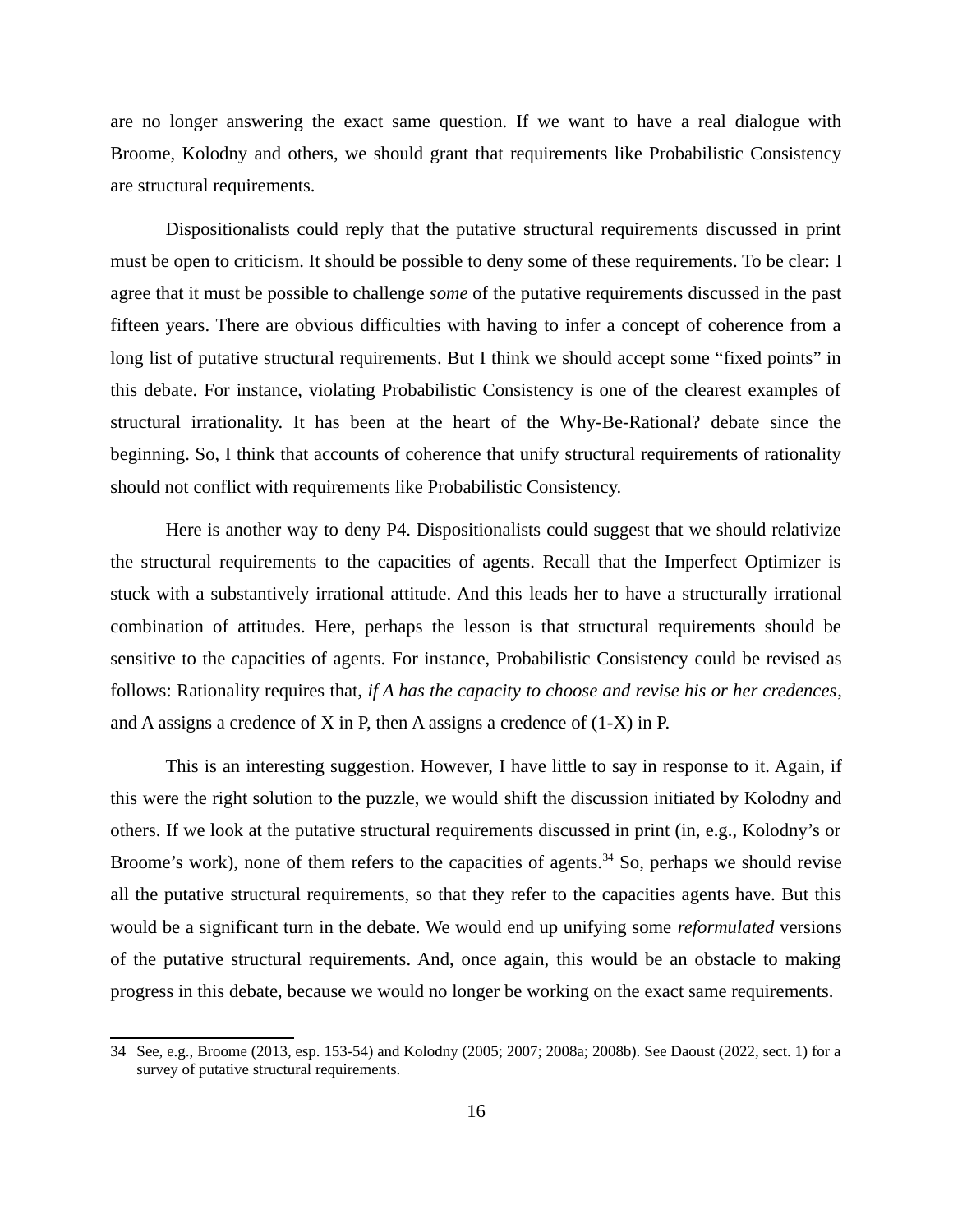### *3.4. Escape route #3: Implicit Additional Conditions in the Account of Coherence*

Another thing dispositionalists could reply is that there is an implicit condition of rational control in their account of coherence. Very roughly, rational control is the capacity to form and revise attitudes in accordance with the demands of rationality. Suppose the account of coherence is more explicit and includes a condition of rational control over the agent's attitudes, as in the following:

**Coherence (With Rational Control)**. A set of attitudinal mental states is jointly incoherent iff it is (partially) constitutive of the mental states in question that, for any agent that holds these attitudes *and has rational control over them*, the agent is disposed, when conditions of full transparency are met, to give up at least one of the attitudes.

In the case of an Imperfect Optimizer, it seems that this condition is not satisfied, because Anna can't change some of her attitudes. So, the case of an Imperfect Optimizer would not be a counterexample to the dispositionalist account of coherence once it is more explicit.

Now, what is rational control, exactly? As I said earlier, we can make a distinction between structural and substantive rationality. Accordingly, here are two rough interpretations of rational control:[35](#page-16-0)

- 1. *Structural Interpretation*. The degree of rational control agents have over their attitudes is determined by their capacity to form coherent combinations of attitudes.
- 2. *Substantive Interpretation*. The degree of rational control agents have over their attitudes is determined by their capacity to form attitudes that are supported by the reasons they have.

Begin with the Structural Interpretation. Under the Structural Interpretation of rational control, it appears that Anna has rational control over her attitudes. In all the cases described in section 2, one of the options she has is coherent. She can always make the conscious decision to form coherent combinations of attitudes. So, under the Structural Interpretation, Anna has rational control over her attitudes.

Let's now turn to the Substantive Interpretation. Suppose that, if we want to figure out whether Anna is coherent, we need to assume that she has the capacity to form attitudes that are supported by her reasons. This assumption would generate other problems for dispositionalists

<span id="page-16-0"></span><sup>35</sup> See, for instance, Portmore (2019) for a much more precise and detailed formulation of the Substantive Interpretation.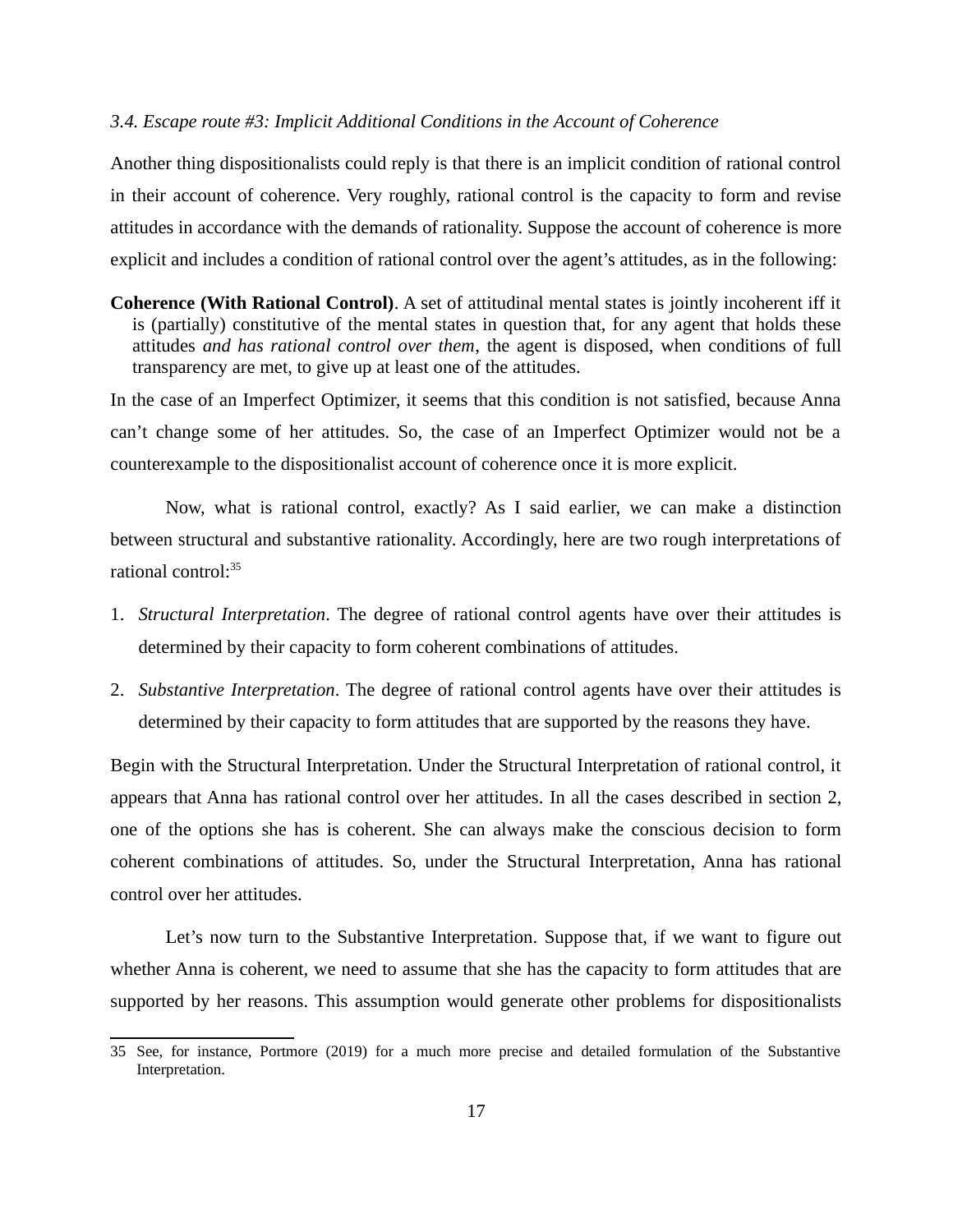like Worsnip. Here is a little bit of context: Worsnip (2018b) thinks that there are situations in which one's reasons decisively support incoherent combinations of attitudes. For instance, Worsnip thinks that one's reasons sometimes support incoherent combinations of beliefs, like "my evidence decisively supports believing P, but I do not believe P." Call this cases of Level-Splitting. Now, in accordance with his own account of coherence, Worsnip thinks that it would be difficult for agents to form such combinations of beliefs (under conditions of full transparency). So, in cases of Level-Splitting, transparent agents would have a limited capacity to form attitudes that are supported by their reasons. It would be difficult for them to form and sustain Inter-Level Incoherent combinations of attitudes, even if such attitudes are reasonable.

To make a long story short: For Worsnip, we can evaluate the coherence of agents without assuming that they have the capacity to form reasonable attitudes. In cases of Level-Splitting, Worsnip's account of coherence might even entail that agents like Anna lack the capacity to be maximally reasonable. And this is one of the reasons why people like Worsnip came up with accounts of coherence that are independent from substantive rationality.<sup>[36](#page-17-0)</sup>

## **4. The Imperfect Optimizer and the Limits of First-Personal Deliberation**

#### *4.1. A Worry for Worsnip's Vindication of the Normativity of Structural Rationality*

I just argued that the possibility of an Imperfect Optimizer raises a worry for the dispositionalist account of coherence. However, one could still think that we can define structural rationality in terms of the dispositions agents have. Perhaps we just need to revise the definition of coherence, so as to assume that agents *who do not face any mental constraints* would be disposed to be coherent. Or perhaps additional conditions in the definition of coherence (like a clause limiting coherence to "normal cases in which agents have control over all their attitudes") would allow us to get around the worry.<sup>[37](#page-17-1)</sup> I leave it open whether we can unify coherence requirements based on the dispositions agents have in certain circumstances. However, I think that the possibility of an

<span id="page-17-0"></span><sup>36</sup> Worsnip's (2018b) argument for the existence of conflicts between evidence-responsiveness and coherence requirements is, in part, in reaction to views that tie structural rationality to substantive rationality. For instance, according to some philosophers, one feature of structurally irrational attitudes is that they are guaranteed to be substantively irrational (Kiesewetter 2017; Kolodny 2007, 2008a; Lord 2018). Worsnip denies this. He says that, in cases of Level-Splitting, inter-level incoherent attitudes are structurally irrational, but not substantively irrational.

<span id="page-17-1"></span><sup>37</sup> I raise another (tangential) worry against this account of coherence in Daoust (2022).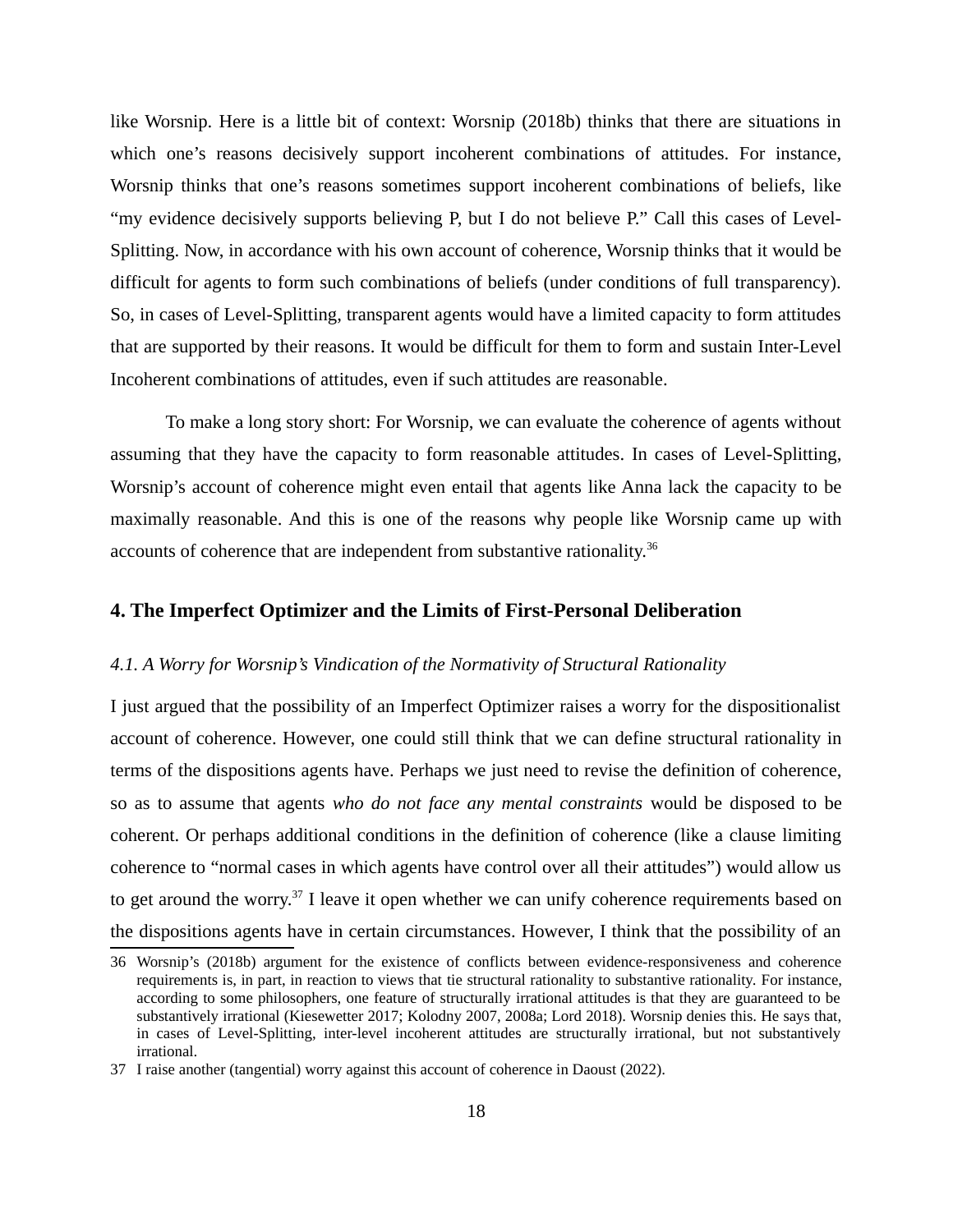Imperfect Optimizer poses a more serious worry for Worsnip's answer to the Normative Question.

The possibility of an Imperfect Optimizer lends support against Worsnip's vindication of the normativity of structural rationality. $38$  My reasoning goes as follows:

- P1. Violating requirements like Probabilistic Consistency or Inter-Level Coherence is structurally irrational.
- P2. For agents like the Imperfect Optimizer, some combinations of attitudes that violate these requirements can be the best option available to them (in terms of, e.g., expected accuracy or evidential support).
- P3. Plausibly, agents like the Imperfect Optimizer should take the best option available to them.
- P4. If agents like the Imperfect Optimizer treated some structurally irrational combinations of attitudes as off-limits in the course of first-personal deliberation, they would sometimes fail to take the best option available to them.
- C. So, plausibly, the Imperfect Optimizer should *not* treat structurally irrational combinations of attitudes as off-limits in the course of first-personal deliberation.

I argued for P1 in section 3. I argued for P2 and P4 in section 2. C is supported by P1-P4. Also, C conflicts with Worsnip's vindication of the normativity of structural rationality. Recall that, for Worsnip, if some combinations of attitudes are structurally irrational, then agents should treat them as off-limits in first-personal deliberation. But it is hard to see why an Imperfect Optimizer should do that. Given our imperfections, we should sometimes consider the possibility of having incoherent combinations of attitudes.

What about P3? It is plausible to think that, epistemically speaking, agents like the Imperfect Optimizer should take the best available option they have. For instance, when rational agents deliberate on what to believe, they should try to achieve something epistemically valuable, like accuracy. And so, they should take the best option they have in terms of (expected) accuracy. Or agents should do their best to apportion their attitudes to their evidence. Accordingly, when rational agents deliberate on what to believe, they should take attitudes that best fit with their evidence. No matter how we interpret what's "best" exactly, P3 makes sense.

<span id="page-18-0"></span><sup>38</sup> A related problem has been discussed in the practical realm—see Setiya's smoker (2007, 660) and Kiesewetter (2017, 99-102) for discussion. However, they discuss the implications of this kind of case for deontic detachment and transmission principles. I here discuss what we can learn from this case for the limits of first-personal deliberation (§4) and the separation of substantive and structural requirements (§5).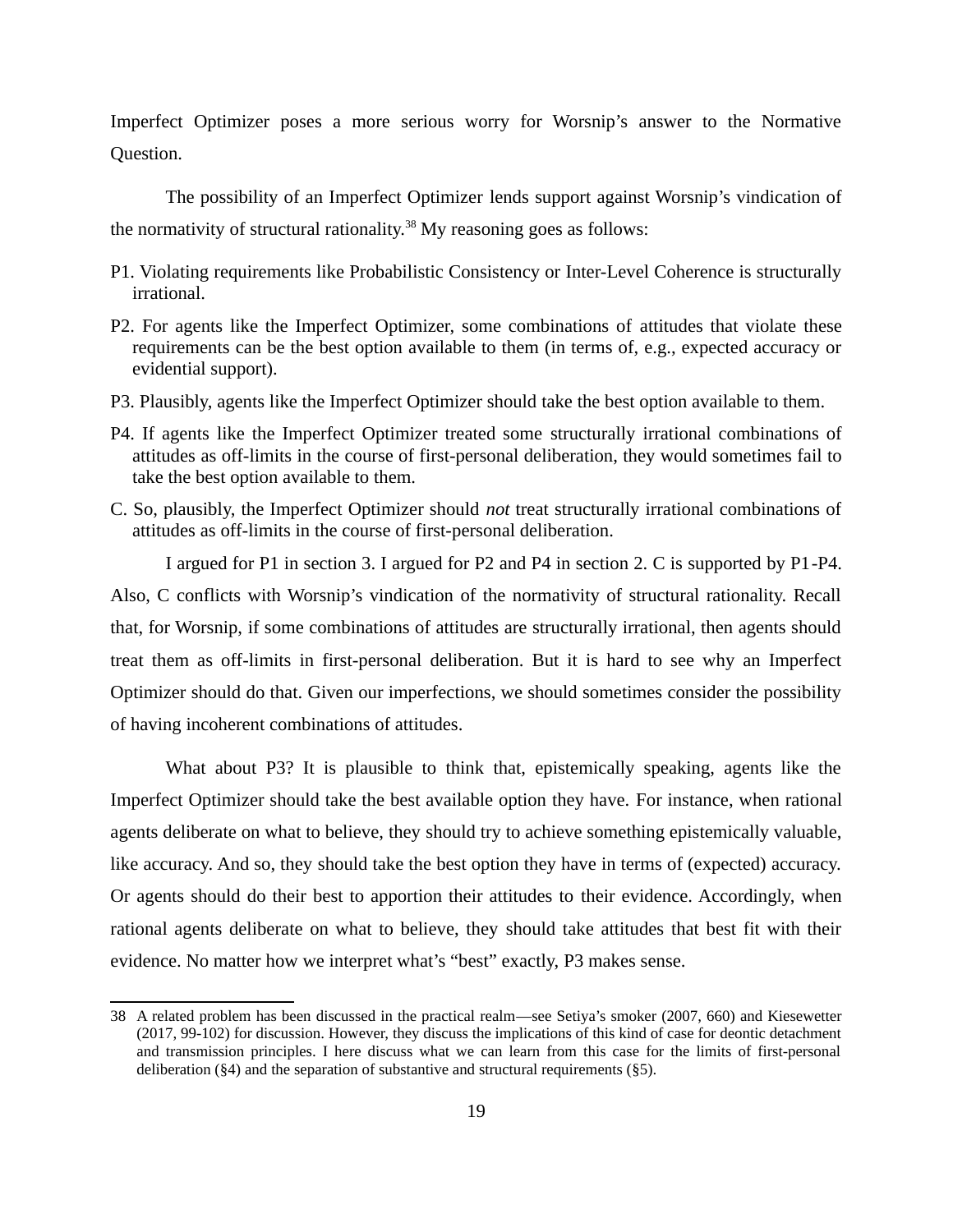There are at least two possible responses to my argument. First, one could suggest that the argument merely entails this: agents like the Imperfect Optimizers fall under a *prima facie* obligation to be coherent, but this obligation can be overridden. Second, one could suggest that the conclusion of my argument does not matter, since we should merely care about the attitudes of perfect agents.

## *4.2. First Response: Imperfect Agents and Overridden Obligations*

Begin with the first response. Could the Imperfect Optimizer have a *prima facie* but overridden obligation to be coherent? Worsnip seems to remain neutral on whether the obligation to be coherent can be overridden. At least, he doesn't mention this possibility. However, this response is compatible with his general framework. So, we can explore this response on Worsnip's behalf.

I do not have a conclusive argument against this possibility. However, I think that this possibility raises a small worry: while we usually still "feel the pull" of overridden *prima facie* obligations, it's hard to see the appeal of coherence in the situations experienced by Imperfect Optimizers. This suggests that we do not have an (overridden) obligation to be coherent. I also think that there is a more simple and natural interpretation of the case, in terms of nonseparable obligations.

First, the small worry: There is a common normative psychology associated with overridden obligations. That is, we usually still feel the pull of overridden obligations. Consider a common case of overridden obligation. Say, suppose Anna has a *prima facie* duty to keep her promises and a *prima facie* duty not to lie. Unfortunately, Anna can't fulfill both obligations simultaneously (say, she promises to Bob that she will tell Carla that P, and she later discovers that P is false). She has to make a choice between keeping her promise and not lying. Now, assume that her *prima facie* obligation to keep her promise is overridden. Yet Anna will still feel uneasy with her decision not to keep her promise. Her intention not to keep her promise leaves *normative residue*. Lying and not keeping our promises are sources of discomfort, and we normally feel compunction when we violate our *prima facie* obligations (Ross 2002, 28). In other words, there is a common normative psychology associated with the violation of *prima facie* obligations. We usually still feel the pull of obligations, even if they are overridden.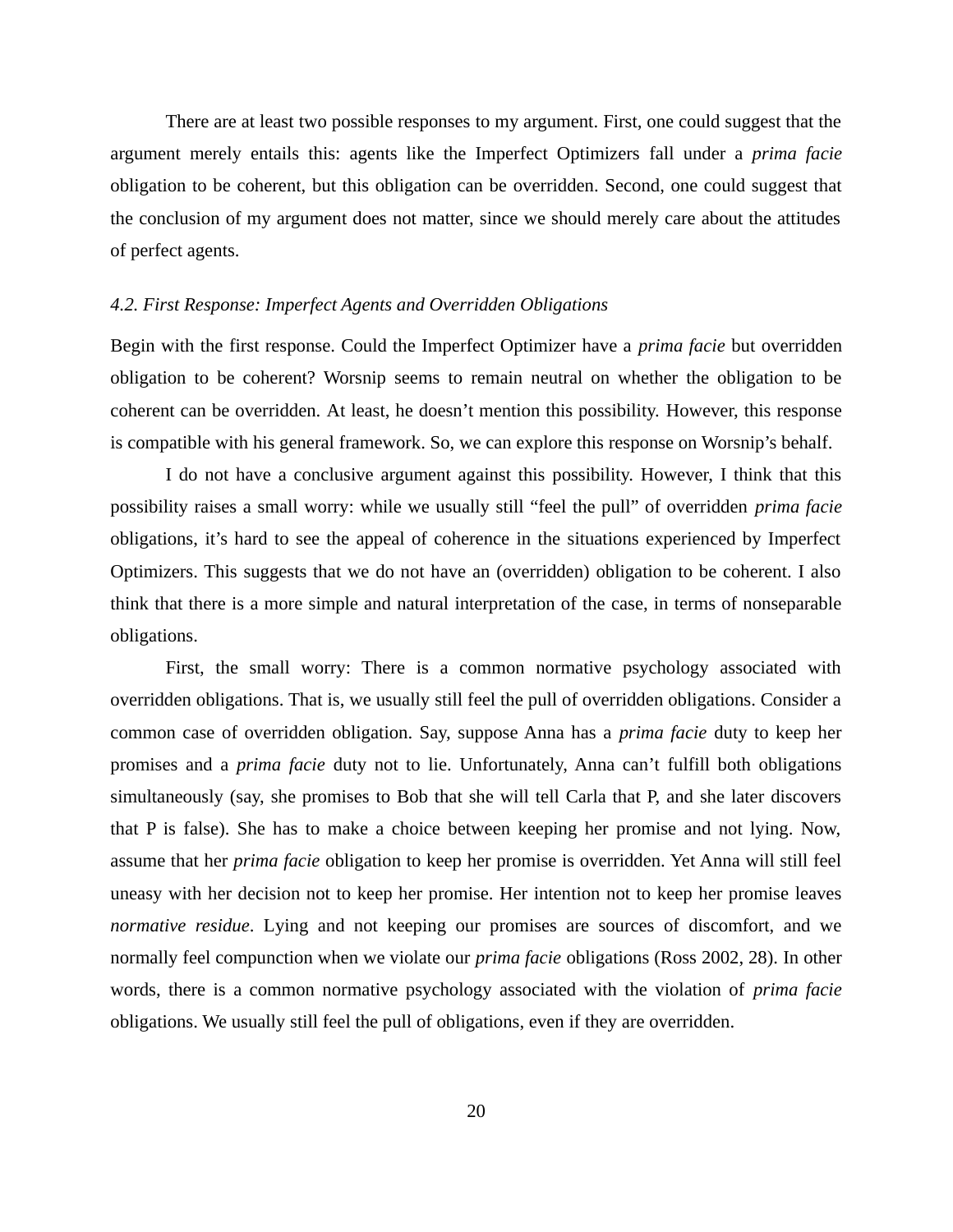Now, consider the case discussed in section 2. Suppose Anna is imperfect and can't have the substantively ideal doxastic attitude towards P (or the ideal mental process for forming and revising attitudes). Anna can then see that, if she takes coherent combinations of attitudes, she just *aggravates* her own situation. That is, for imperfect agents like us, satisfying structural requirements of rationality will sometimes just *make things worse*. And so, it won't be difficult for Anna to consider incoherent combinations of attitudes in the course of her deliberation. It's hard to feel the pull of coherence in cases like this, precisely because being coherent would just make deliberation worse. Unless the putative obligation to be coherent has its own, unique normative psychology, this suggests that imperfect agents do not have an overridden obligation to be coherent.

Second, I think there is a more natural way to interpret the situation experienced by Imperfect Optimizers. Rather than saying that agents like Anna have an overridden obligation to be coherent, I want to suggest that we do not fall under a *separate* obligation to be coherent. The notion of (non)separability naturally accounts for the fact that imperfect agents like Anna are not required to be coherent. I will come back to this point in the conclusion.

#### *4.3. Second Response: Imperfect Agents and the Norms of First-Personal Deliberation*

Worsnip could argue that the conclusion of my argument does not matter. That is, he could claim that norms applying to non-ideal agents, like the Imperfect Optimizer, are irrelevant, and that we should care only about norms for perfect agents. So, perhaps the Imperfect Optimizer should not structure her deliberation in a coherent way, but this is irrelevant. What matters is how *perfect* agents structure their deliberation.

In response to this objection, note first that the Imperfect Optimizer fails to be perfect in the substantive sense. She does not respond correctly to her reasons. But she is not imperfect in the *structural* sense. She is in a position to satisfy all the requirements of structural rationality. So, there is still a sense in which the agent can be perfect: the Imperfect Optimizer can be fully *structurally* rational. Even if one merely cares about idealized norms, the argument has some import for perfect *structural* rationality.

One could respond that Worsnip's thesis is limited to agents that are in a position to be perfectly rational *both* in the structural sense and in the substantive sense. The Imperfect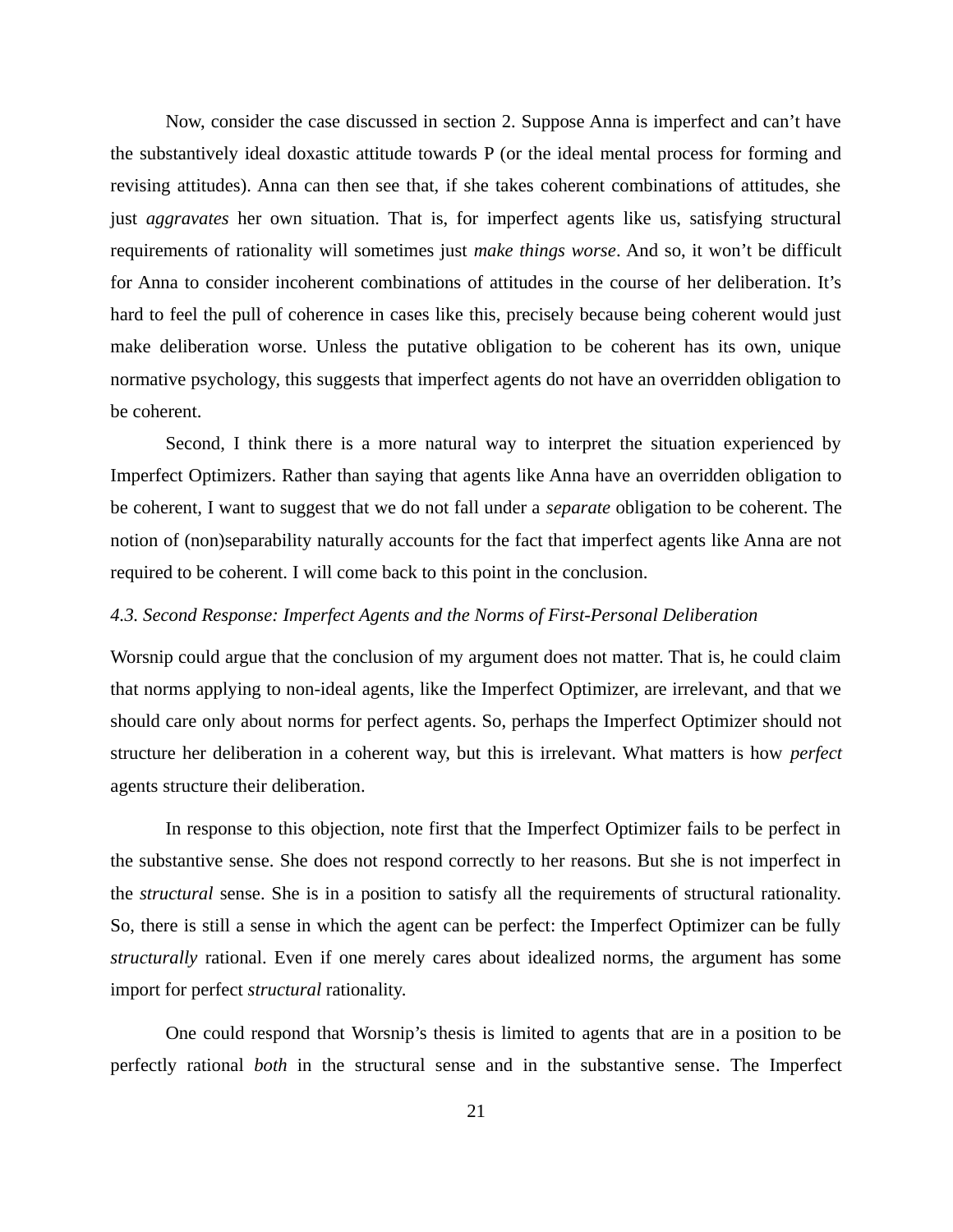Optimizer violates a substantive norm. So, the case is irrelevant. We can ignore the complications surrounding the Imperfect Optimizer.

I have two responses to this objection. First, recall that Worsnip's argument has to do with the first-personal deliberative perspective. Norms of good first-personal deliberation are generally sensitive to our imperfections. For instance, suppose I have conclusive reasons in favour of the following decisions:

- 1. Visit Grandma this Sunday.
- 2. Call Grandma in advance to tell her that I will visit.

Making these decisions is the "ideal" option. If I were perfect, this is what I would do. Unfortunately, I know that I am lazy, and that I will not visit her on Sunday. Yet I could still call Grandma and tell her that I will visit. What should I do? Given my imperfections, good firstpersonal deliberation will lead me not to call her. My first-personal deliberation will be sensitive to the fact that I am not perfect, and that I sometimes fail to do what my reasons support.<sup>[39](#page-21-0)</sup> If I call her in advance to tell her that I will visit while knowing that I will not visit, I do more harm than good.

There are other ways in which norms of first-personal deliberation are sensitive to our imperfections. Just think of strategic reasoning. Suppose I am playing chess and I need to figure out my next move. I know how Deep Blue would figure out its next move. For IBM's computer, the best way to process the evidence is to do complex suppositional reasoning concerning billions of possibilities. However, I can't reason like this. Part of my imperfection is that I can't process billions of possibilities at once. My deliberation will be adapted to my limited cognitive capacities.[40](#page-21-1) Once again, the upshot is that norms governing deliberation are sensitive to our imperfections. Accordingly, if we really care about norms of first-personal deliberation, we should not focus exclusively on what perfect agents would do and believe.<sup>[41](#page-21-2)</sup>

<span id="page-21-0"></span><sup>39</sup> See, e.g., Broome (2013, sec. 7.4) on similar problems.

<span id="page-21-1"></span><sup>40</sup> Simon (1976).

<span id="page-21-2"></span><sup>41</sup> Of course, you might not care about norms of first-personal deliberation. Perhaps you think that normativity has to do with a third-personal perspective. But then, this would raise a different worry for Worsnip and the possibility of vindicating the normativity of structural rationality.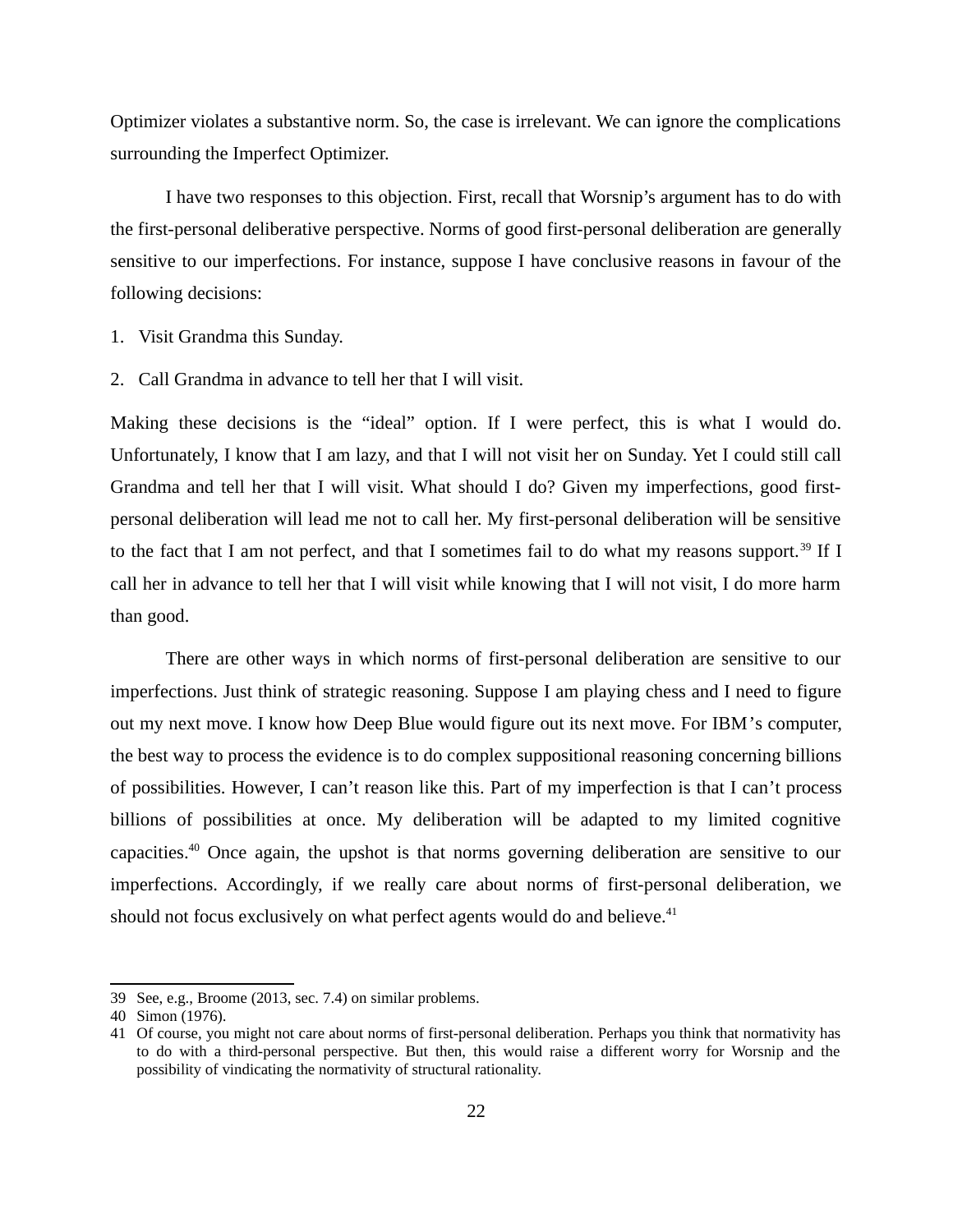Second, even if the case of imperfect agents fell outside the scope of Worsnip's thesis, it would still reveal that his vindication does not generalize well to a variety of cases. Specifically, it would be unclear why agents *like us* should care about structural rationality. Perhaps perfect cherubs should, in the course of first-personal deliberation, treat structurally irrational combinations of attitudes as off-limits. But why should agents *like us* care about structural rationality?

## **5. Conclusion and Discussion**

I have presented a problematic case for Worsnip's answers to the Descriptive and the Normative questions. The Imperfect Optimizer violates some plausible substantive requirements of rationality. For instance, relative to her knowledge, some of her degrees of belief do not maximize expected accuracy. She could still satisfy plausible structural requirements of rationality, like Probabilistic Consistency. However, she has good reasons to violate these requirements: relative to the options she has, violating structural requirements might be the best option she has.

The case reveals that a vindication of the normativity of structural rationality is not independent of how well agents do in the *substantive* sense. If you fail to satisfy a substantive norm, it might be best for you to violate a structural norm as well. In technical terms: norms of structural and substantive rationality are not *separable*. [42](#page-22-0) If we take this observation seriously, we should consider the possibility that a good vindication of the normativity of structural rationality is not independent from other norms and requirements.

The concept of nonseparability allows us to better grasp the permissions and obligations of Imperfect Optimizers. Nonseparable norms have certain logical properties. If my obligation to ( $\varphi_1 \wedge \varphi_2$ ) is nonseparable, then I do not fall under two separate obligations to  $\varphi_1$  and to  $\varphi_2$ .<sup>[43](#page-22-1)</sup> We see

<span id="page-22-0"></span><sup>42</sup> See, e.g., DiPaolo (2019), Lipsey and Lancaster (1956) and Wiens (2020). Cases involving nonseparable variables can trigger second-best problems. Roughly, the idea is this: Suppose that the satisfaction of some conditions  $C_1$ ,  $C_2$ ,...,  $C_n$  characterize an ideal. If we can't satisfy  $C_i$ , then satisfying the remaining conditions might be suboptimal. For concreteness, suppose that the ideal of rationality is characterized by the satisfaction of structural and substantive requirements. However, suppose that an Imperfect Optimizer can't satisfy all the substantive requirements. Then, satisfying the remaining structural requirements might be suboptimal for her.

<span id="page-22-1"></span><sup>43</sup> Formally: If  $O(\phi_1 \wedge \phi_2)$  denotes a nonseparable obligation, then  $O(\phi_1 \wedge \phi_2)$  does not entail  $O(\phi_1 \wedge O(\phi_2)$ . See Räikkä (2000).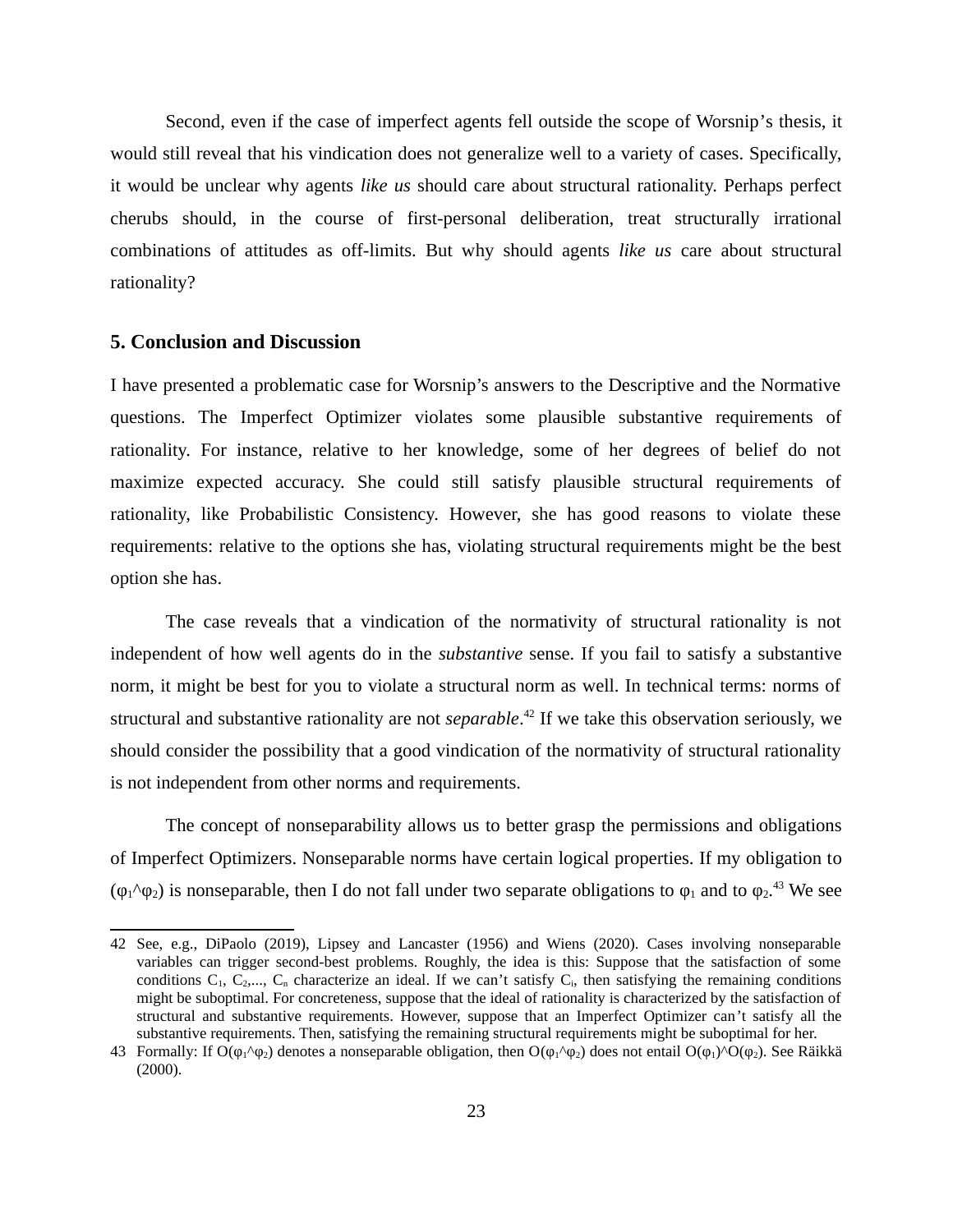this more clearly in cases of partial compliance with ideals. Suppose that I fall under the following obligation: Visit grandma this Sunday and call her in advance to tell her that I will visit. If I were the perfect grandchild, this is what I would do. The two parts of this obligation are in interaction and make sense *together*. To see this, suppose that a constraint refrains me from visiting Grandma this Sunday. Then, I should not call her, because telling her that I am visiting on Sunday would just aggravate the situation. In other words, the following reasoning is mistaken: "I won't fulfill my obligation to visit Grandma this Sunday, but the least I can do is satisfy my other obligations and tell her that I am coming." What I am required to do is the conjunction of two actions, not each individual action.

In light of these properties of nonseparable norms, we can provide a natural explanation of why imperfect agents like us do not have an obligation to be coherent in *abstraction from everything else*. As with the above case, substantive and structural norms interact with each other in important ways. These interactions suggest that the structural is not separable from the substantive. And so, if we take these observations seriously, we do not necessarily have a separate obligation to be coherent. This is especially clear in cases where we are less than ideally reasonable.

These lessons concerning nonseparability also matter for how we should address the normativity of coherence. For instance, Worsnip says that "coherence requirements and [norms of responsiveness to] evidential reasons must be separated and theorized separately" (Worsnip 2018b, 3). For him, this is a consequence of possible conflicts between the two. I think there are many different ways in which this claim makes sense. I agree, for instance, that the structural does not reduce to the substantive. And I agree that there are interesting phenomena that are proper to structural rationality. But we should not *always* address structural and substantive rationality separately from each other. We sometimes need to address them together. For instance, a good vindication of the normativity of rationality should not separate the structural from the substantive. There are normatively relevant interactions between these two spheres of rationality.

Here is an analogy with what I have in mind. Suppose you are a policy advisor. You can recommend policies that promote different values, like freedom, security, equality, and so forth. We care about all these values. But on occasion, given some constraints we face, we have to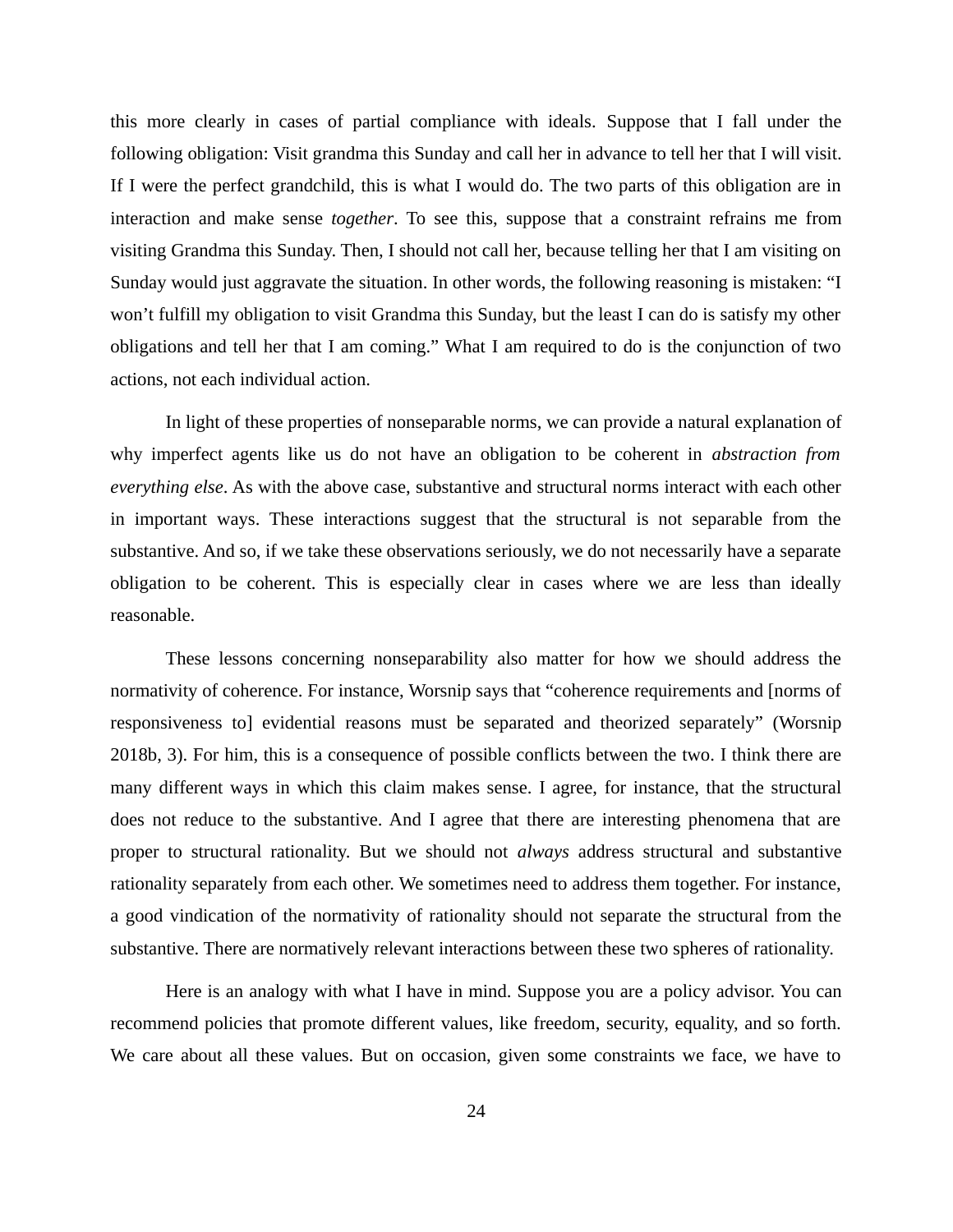make a trade-off between different values. For example, policies that contribute to security, like mandatory vaccination, come at the cost of freedom, and vice versa. This indicates that security and freedom are independent of each other, in the sense that we can't reduce one to the other. But we shouldn't conclude from this observation that we should address the issues of security and freedom separately from each other. In fact, if there are conflicts between different values in policy-making, this is a good reason to address them *together*, so as to strike the right balance between these values.

In the case of requirements of coherence, something similar is happening. There are interactions between norms of coherence and substantive norms. Specifically, for imperfect agents like us, coherence can come at the cost of making better decisions. This confirms that coherence and reasons-responsiveness are independent from each other, in the sense that we can't reduce one to the other. But surely, this isn't a reason to address them separately from each other all the time. If we want to strike the right balance between norms of coherence and norms of reasons-responsiveness, we need to address the two together, *as a whole*.

Finally, if we take the interactions between structural and substantive rationality seriously, we need to address several questions that can be divided in two groups:

- 1. **The nonseparability of substantive and structural requirements**: How do structural and substantive norms interact with each other? In this paper, we saw that they are not *separable*, in the sense that violating a substantive norm can be relevant for determining whether we should satisfy the structural norms (and vice versa). But in what sense are they nonseparable, exactly? There are many different ways in which norms can be nonseparable. Are they sometimes complementary? Are they sometimes synergistic? Do they stand or fall together? Can some structural requirements sometimes *compensate* for our violating substantive requirements (and vice versa)?
- 2. **The normativity of nonseparable requirements**: How do we vindicate the normativity of requirements that are not separable? The arguments for and against the normativity of structural rationality discussed in print tend to *isolate* structural rationality from everything else. That is, philosophers are trying to figure out whether agents should be structurally rational *independently of everything else*. However, under the assumption that structural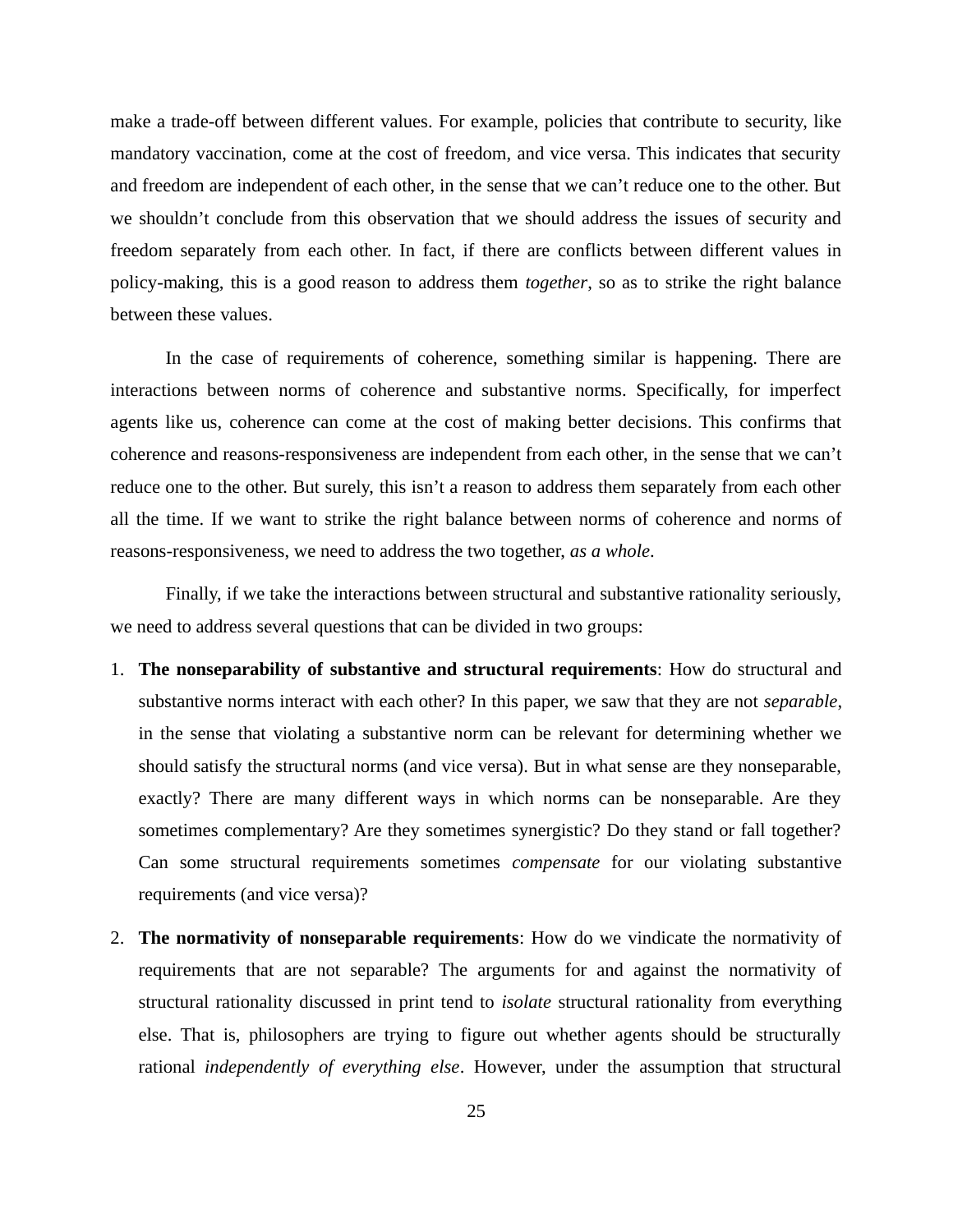requirements are not separable from substantive requirements, is this the right way to vindicate the normativity of structural rationality? How can putative vindications of the normativity of structural rationality be sensitive to the nonseparability between structural and substantive requirements?

In a nutshell: we should care about the interactions between substantive and structural rationality. And this might require vindicating the normativity of rationality *as a whole*—that is, in ways that do not isolate the structural from the substantive.

**Acknowledgments.** This research was supported by the Fonds de recherche du Québec – Société et culture (grant #268137) and the Social Sciences and Humanities Research Council (grant #756-2019-0133). I warmly thank two anonymous referees from *Erkenntnis* for their constructive comments and genuinely interesting suggestions.

## **References**

- Arkes, Hal R., Gerd Gigerenzer, and Ralph Hertwig. 2016. "How Bad Is Incoherence?" *Decision* 3 (1): 20–39.
- Broome, John. 2013. *Rationality through Reasoning*. Oxford: John Wiley & Sons.
- Brunero, John. 2009. "Against Cognitivism about Practical Rationality." *Philosophical Studies* 146 (3): 311.
- Brunero, 2020. *Instrumental Rationality: The Normativity of Means-Ends Coherence*. Oxford: Oxford University Press.
- Daoust, Marc-Kevin. 2022. "Structural Rationality and the Property of Coherence." *Pacific Philosophical Quarterly* (online first): 1–25. DOI: 10.1111/papq.12404
- Davidson, Donald. 1985. "Incoherence and Irrationality." *Dialectica* 39 (4): 345–354.
- Davidson, Donald, John Charles Chenoweth McKinsey, and Patrick Suppes. 1955. "Outlines of a Formal Theory of Value, I." *Philosophy of Science* 22 (2): 140–160.
- de Finetti, Bruno. 1937. "La Prévision: Ses Lois Logiques, Ses Sources Subjectives." In *Annales de l'institut Henri Poincaré*, 7:1–68.
- de Finetti, Bruno. 1974. *Theory of Probability*. Wiley.
- DiPaolo, Joshua. 2019. "Second Best Epistemology: Fallibility and Normativity." *Philosophical Studies* 176 (8): 2043-2066.
- Dogramaci, Sinan. 2018. "Solving the Problem of Logical Omniscience." *Philosophical Issues* 28 (1): 107–128.
- Easwaran, Kenny. 2011. "Bayesianism II: Applications and Criticisms." *Philosophy Compass* 6 (5): 321–332.
- Easwaran, Kenny. 2016. "Dr. Truthlove or: How I learned to Stop Worrying and Love Bayesian Probabilities." *Noûs* 50 (4): 816-853.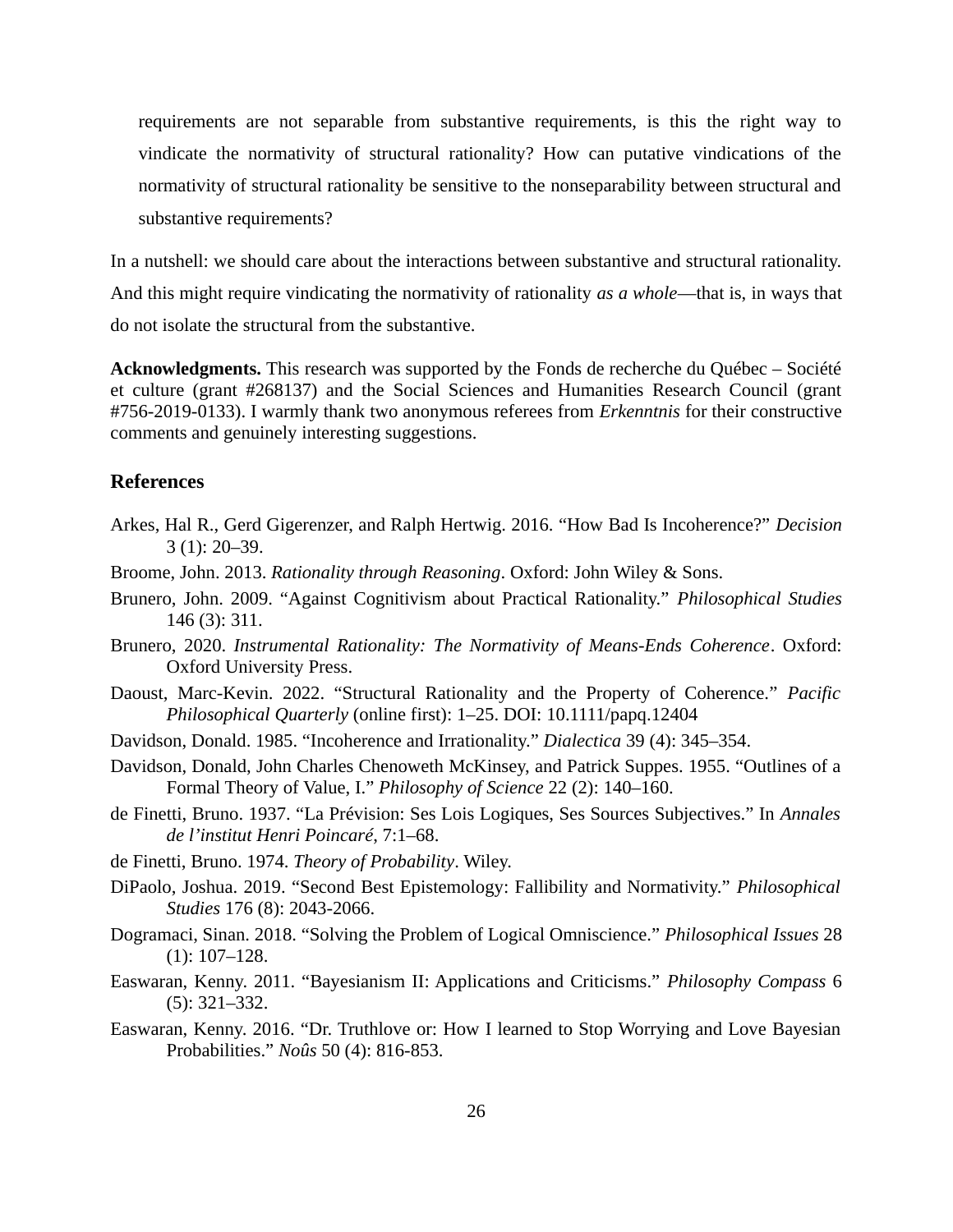- Easwaran, Kenny, and Branden Fitelson. 2015. "Accuracy, Coherence, and Evidence." *Oxford Studies in Epistemology* 5: 61–96.
- Elga, Adam. 2010. "How to Disagree about How to Disagree." In *Disagreement*, edited by Ted Warfield and Richard Feldman. Oxford: Oxford University Press.
- Elga, Adam. 2013. "The Puzzle of the Unmarked Clock and the New Rational Reflection Principle." *Philosophical Studies* 164 (1): 127–39.
- Ekstrom, Laura Waddell. 1993. "A Coherence Theory of Autonomy." *Philosophy and Phenomenological Research* 53 (3): 599–616.
- Feldman, Richard. 2005. "Respecting the Evidence." *Philosophical Perspectives* 19 (1): 95–119.
- Fishburn, Peter. 1974. "Lexicographic Orders, Utilities and Decision Rules: A Survey." *Management Science* 20 (11): 1442–1471.
- Greaves, Hilary, and David Wallace. 2006. "Justifying Conditionalization: Conditionalization Maximizes Expected Epistemic Utility." *Mind* 115 (459): 607–632.
- Hájek, Alan. 2009. "Dutch Book Arguments." In *The Handbook of Rational and Social Choice*, edited by Paul Anand, Prasanta Pattanaik, and Clemens Puppe. Oxford: Oxford University Press.
- Horowitz, Sophie. 2014. "Immoderately Rational." *Philosophical Studies* 167 (1): 41–56.
- Horowitz, Sophie. 2019. "The Truth Problem for Permissivism." *Journal of Philosophy* 116 (5): 237–262.
- Jeffrey, Richard. 2004. *Subjective probability: The Real Thing*. Cambridge: Cambridge University Press.
- Joyce, James M. 1998. "A Nonpragmatic Vindication of Probabilism." *Philosophy of Science* 65 (4): 575–603.
- Joyce, James M. 2009. "Accuracy and Coherence: Prospects for an Alethic Epistemology of Partial Belief." In *Degrees of Belief*, edited by Franz Huber and Christoph Schmidt-Petri, 263–297. Dordrecht: Springer.
- Kiesewetter, Benjamin. 2017. *The Normativity of Rationality*. Oxford: Oxford University Press.
- Kolodny, Niko. 2005. "Why Be Rational?" *Mind* 114 (455): 509–563.
- Kolodny, Niko. 2007. "How Does Coherence Matter?" *Proceedings of the Aristotelian Society* 107: 229–263.
- Kolodny, Niko. 2008a. "The Myth of Practical Consistency." *European Journal of Philosophy* 16 (3): 366–402.
- Kolodny, Niko. 2008b. "Why Be Disposed to Be Coherent?" *Ethics* 118 (3): 437–463.
- Lasonen-Aarnio, Maria. 2015. "New Rational Reflection and Internalism about Rationality." *Oxford Studies in Epistemology* 5: 145–171.
- Lee, Wooram. 2020. "The Real Myth of Coherence." *Erkenntnis* (online first): 1-20. DOI: 10.1007/s10670-020-00239-y
- Leitgeb, Hannes, and Richard Pettigrew. 2010a. "An Objective Justification of Bayesianism I: Measuring Inaccuracy\*." *Philosophy of Science* 77 (2): 201–235.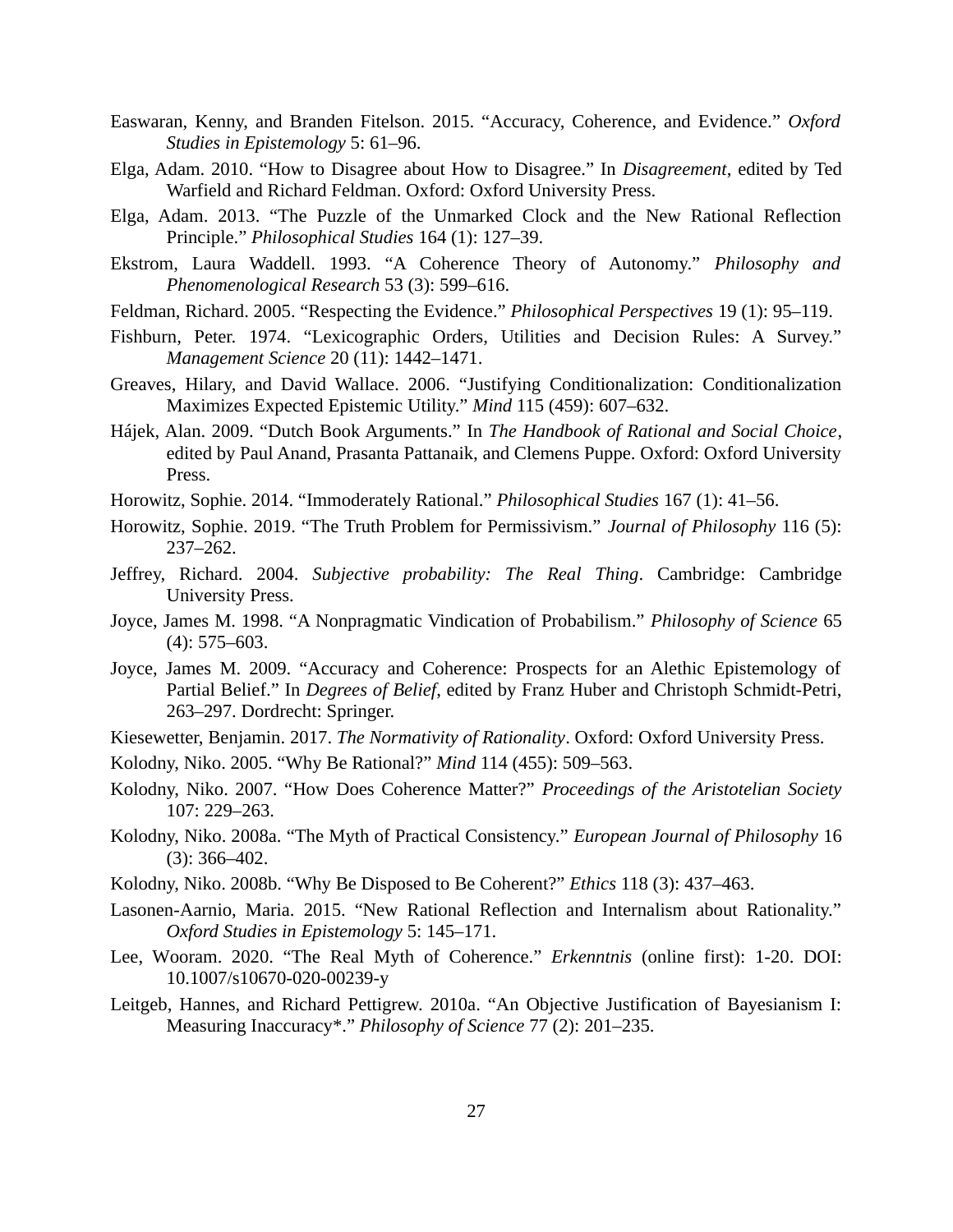- Leitgeb, Hannes, and Richard Pettigrew. 2010b. "An Objective Justification of Bayesianism II: The Consequences of Minimizing Inaccuracy\*." *Philosophy of Science* 77 (2): 236–272.
- Lewis, C. I. 1946. *An Analysis of Knowledge and Valuation*. LaSalle (Ill): Open Court.
- Lewis, David. 1971. "Immodest Inductive Methods." *Philosophy of Science* 38 (1): 54–63.
- Lipsey, Richard G., and Kelvin Lancaster. 1956. "The General Theory of Second Best." *The Review of Economic Studies* 24 (1): 11–32.
- Lord, Errol. 2014. "The Coherent and the Rational." *Analytic Philosophy* 55 (2): 151–175.
- Lord, Errol. 2018. *The Importance of Being Rational*. Oxford: Oxford University Press.
- Meacham, Christopher JG. 2015. "Understanding Conditionalization." *Canadian Journal of Philosophy* 45 (5–6): 767–797.
- Meacham, Christopher JG. 2016. "Ur-Priors, Conditionalization, and Ur-Prior Conditionalization." *Ergo, an Open Access Journal of Philosophy* 3 (17): 444-492. DOI: 10.3998/ergo.12405314.0003.017
- Pettigrew, Richard. 2016. *Accuracy and the Laws of Credence*. Oxford: Oxford University Press.
- Portmore, Douglas W. 2019. "Control, Attitudes, and Accountability" In *Oxford Studies in Agency and Responsibility 6*, edited by D. Shoemaker, 7-32. Oxford: Oxford University Press
- Räikkä, Juha. 2000. "The Problem of the Second Best: Conceptual Issues." *Utilitas* 12 (2): 204- 218.
- Raz, Joseph. 1992. "The Relevance of Coherence." *BUL Rev.* 72: 273–321.
- Ross, William David. 2002. *The Right and the Good*. Oxford: Oxford University Press.
- Sayre-McCord, Geoffrey. 1985. "Coherence and Models for Moral Theorizing." *Pacific Philosophical Quarterly* 66 (1–2): 170–190.
- Schoenfield, Miriam. 2017. "Conditionalization Does Not (in General) Maximize Expected Accuracy." *Mind* 126 (504): 1155–1187.
- Setiya, Kieran. 2007. "Cognitivism about instrumental reason." *Ethics* 117 (4): 649-673.
- Simon, Herbert A. 1976. "From Substantive to Procedural Rationality": 65-86. In *25 Years of Economic Theory*, edited by T. J. Kastelein, S. K. Kuipers, W. A. Nijenhuis, and G. R. Wagenaar. Boston (MA): Springer.
- Staffel, Julia. 2019. *Unsettled Thoughts: A Theory of Degrees of Rationality*. Oxford: Oxford University Press.
- Thagard, Paul. 2002. *Coherence in Thought and Action*. Cambridge (MA): MIT press.

Thorstad, David. 2021. "The Accuracy-Coherence Tradeoff in Cognition." *British Journal for the Philosophy of science* (online first). DOI: 10.1086/716518

- Tversky, Amos. 1969. "Intransitivity of Preferences." *Psychological Review* 76 (1): 31–48.
- Tversky, Amos, and Daniel Kahneman. 1983. "Extensional versus Intuitive Reasoning: The Conjunction Fallacy in Probability Judgment." *Psychological Review* 90 (4): 293.
- Wedgwood, Ralph. 2017. *The Value of Rationality*. Oxford: Oxford University Press.